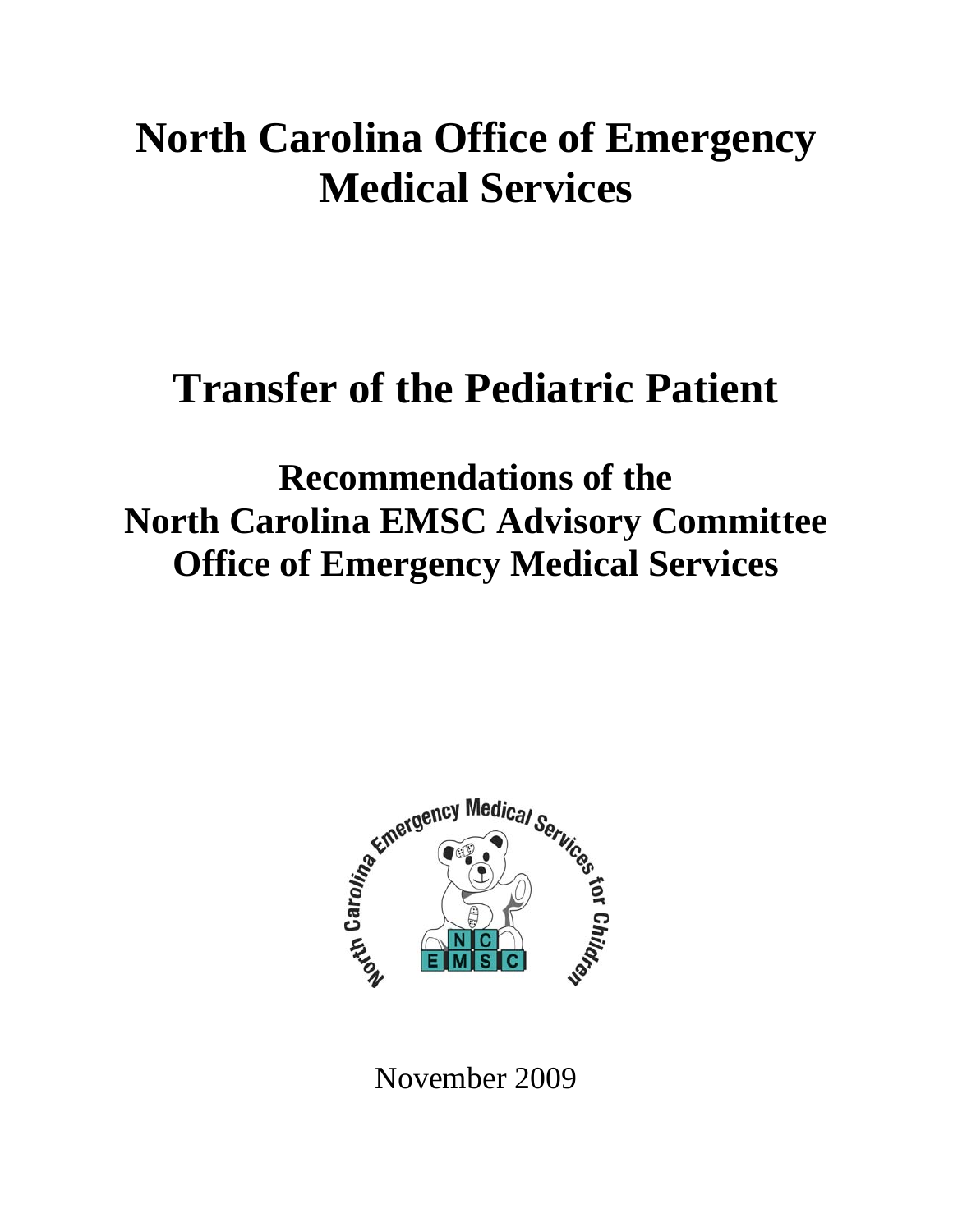# Table of Contents

| Appendix A: North Carolina College of Emergency Physicians Standards for EMS   |
|--------------------------------------------------------------------------------|
| Appendix B: North Carolina Medical Board Approved Medications for Credentialed |
| North Carolina Medical Board Approved Skills for Credentialed Personnel18      |
|                                                                                |
|                                                                                |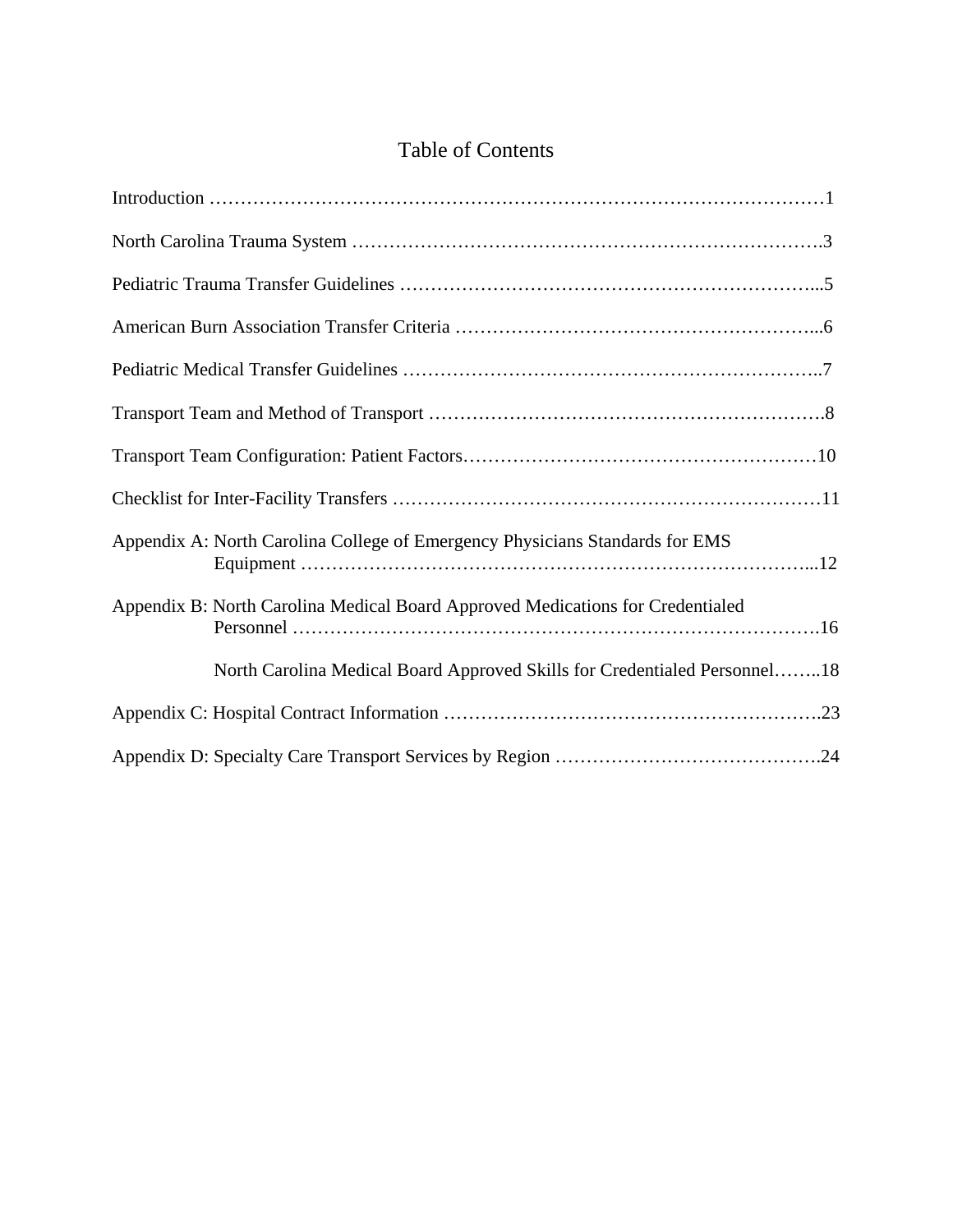# <span id="page-2-0"></span>**Recommendations for the Transfer of the Pediatric Patient North Carolina EMSC Advisory Committee**

# **Introduction**

 Most children with traumatic or medical illnesses can be treated by local pediatricians, emergency physicians, and other health care providers. However, certain children will require medical services that go beyond the resources of the local community. Studies have shown that a significant portion of ill or injured children are admitted to community hospitals rather than those likely to have more pediatric resources such as children's hospitals or larger, urban hospitals with pediatric units<sup>1,2</sup>. The use of guidelines in the transfer of these critically ill or injured patients has been shown to not only be beneficial and helpful to healthcare providers, but has been considered essential in providing optimal pediatric patient care<sup>3</sup>. One example is the use of transfer guidelines and field triage guidelines in the care of the traumatically injured patient. Therefore, hospitals that are designated as trauma centers in North Carolina must have transfer guidelines in place as required by the North Carolina EMS and Trauma Rules (10A NCAC 13P .0900.) Pediatric patients present with an added dimension of complexity in terms of care and transfer based on the need for different equipment as well as comfort level for the health care provider. Health care facilities can be better prepared for critically ill or injured children by having plans or guidelines in place to facilitate a timely and appropriate transfer when a child's needs surpass the capabilities of the facility. Recent recommendations by the American Academy of Pediatrics, American College of Emergency Physicians, and other health care organizations support the use of inter-facility transfer guidelines. Therefore, the North Carolina Office of Emergency Medical Services, in collaboration with an ad hoc working group of the Emergency Medical Services for Children Advisory Committee, have developed the following document that hospitals may use as their own pediatric inter-facility transfer guidelines, or as a template or reference to develop their own unique guidelines.

 The following document was developed by reviewing publications from the National Highway Traffic Safety Administration, the American Academy of Pediatrics, and Inter-facility guidelines developed by other states.

 The following document is NOT included as part of the North Carolina EMS and Trauma Rules. The following document is for hospitals to use as a template when establishing interfacility transfer guidelines.

 $\overline{a}$ 

<sup>&</sup>lt;sup>1</sup>American Academy of Pediatrics, Clinical Report, Facilities and Equipment for the Care of Pediatric Patients in a Community Hospital. *Pediatrics*.2003: 1120-1122.

Athey, J et al. Ability of hospitals to care for pediatric emergency patients. *Pediatric Emergency Care.* 2001.Vol. 17, No. 3: 170-174.

<sup>&</sup>lt;sup>3</sup> American Academy of Pediatrics, Care of Children in the Emergency Department: Guidelines for Preparedness. *Pediatrics.* 2001. Vol. 107, No. 4: 777-781.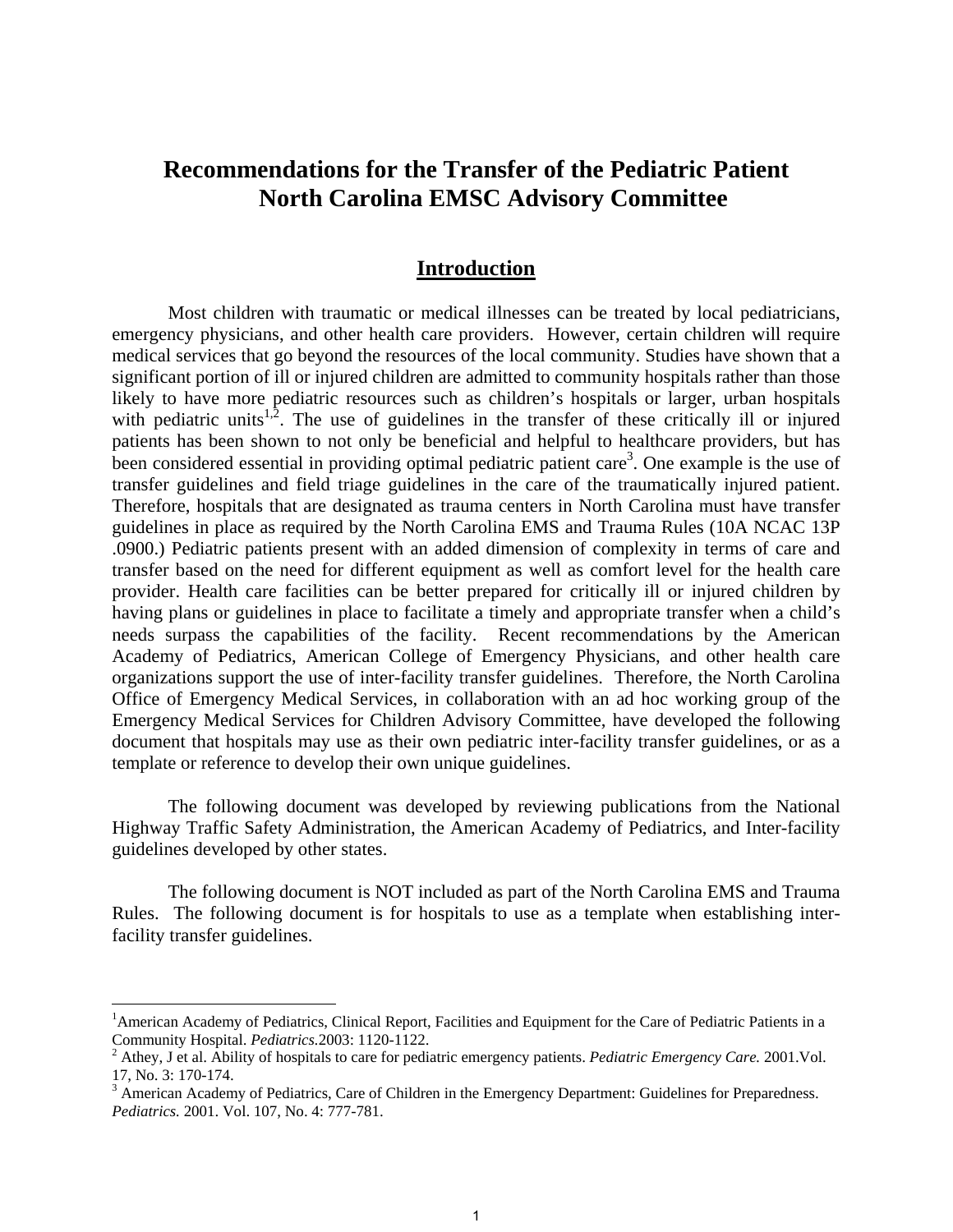The North Carolina Office of EMS does NOT mandate state designated trauma centers or general hospitals to use these guidelines, but offers this document as a tool for the development of inter-facility transfer guidelines to facilitate optimum care. The N.C. Office of Emergency Medical Services recognizes the varying resources of acute care facilities, including capacity, variations in transport services, and geographic considerations, and furthermore, recognizes that approaches that work for one trauma service or acute care facility may not be suitable for others. The decision to use these guidelines in any particular situation always depends on the independent medical judgment of the health care provider.

 The recommendations contained herein have been formally endorsed by the North Carolina Emergency Nurses Association and the North Carolina College of Emergency Physicians.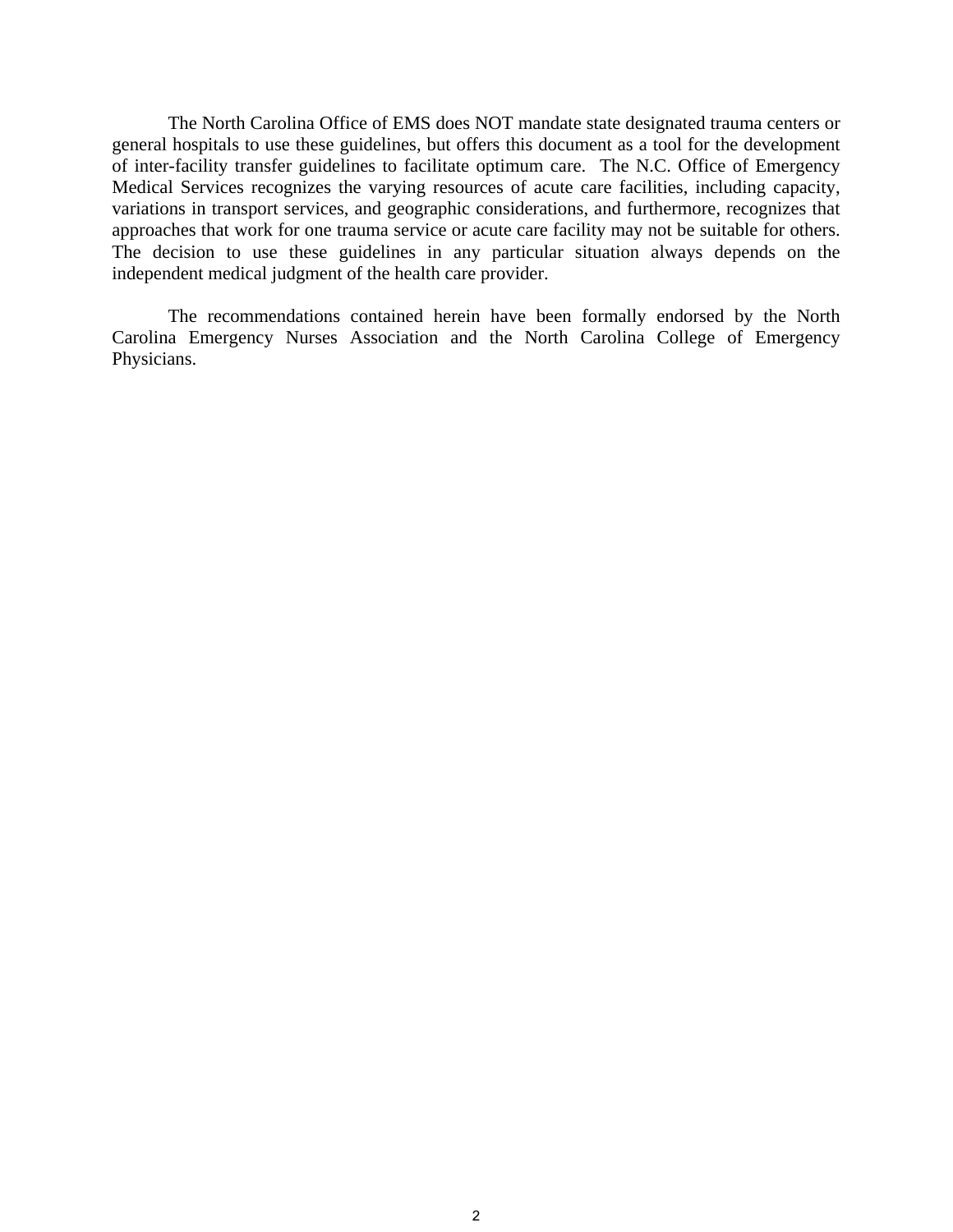# **North Carolina Trauma System**

<span id="page-4-0"></span> The State of North Carolina has adopted three levels of trauma care in order to enhance the care of traumatically injured patients. The level of the trauma center is based on the depth of personnel available at each institution. A map and listing of the different trauma centers across the state has been included below. Non-trauma centers have agreed upon affiliations with a trauma center within their region which assists in the timely transfer of injured patients. Each trauma center must maintain certain standards in order to keep its level designation. When transferring the injured pediatric patient, health care providers must keep in mind the subspecialty care that will be needed for each individual patient. The determination of the type of care needed (intensive care, orthopedics, neurosurgery, trauma surgery) should assist in determining the appropriate location for transfer.

 The following guidelines were taken from the National Highway Traffic Safety Administration's publication on field triage of the injured patient. These patient characteristics are linked to potentially serious conditions that may lead to serious morbidity and mortality and may benefit from evaluation at a local trauma center. Different hospitals have varying age cutoffs for the designation of a pediatric trauma patient. Consultation with the receiving facility staff will help in the process of determining final placement of the patient. Although adolescent patients often approach the size of an adult, they still may possess developmental, emotional, and physical needs that may benefit from nursing and ancillary staff that have specialized training in the care of the pediatric patient.<sup>4</sup> Again, physicians must make decisions based on each individual patient.

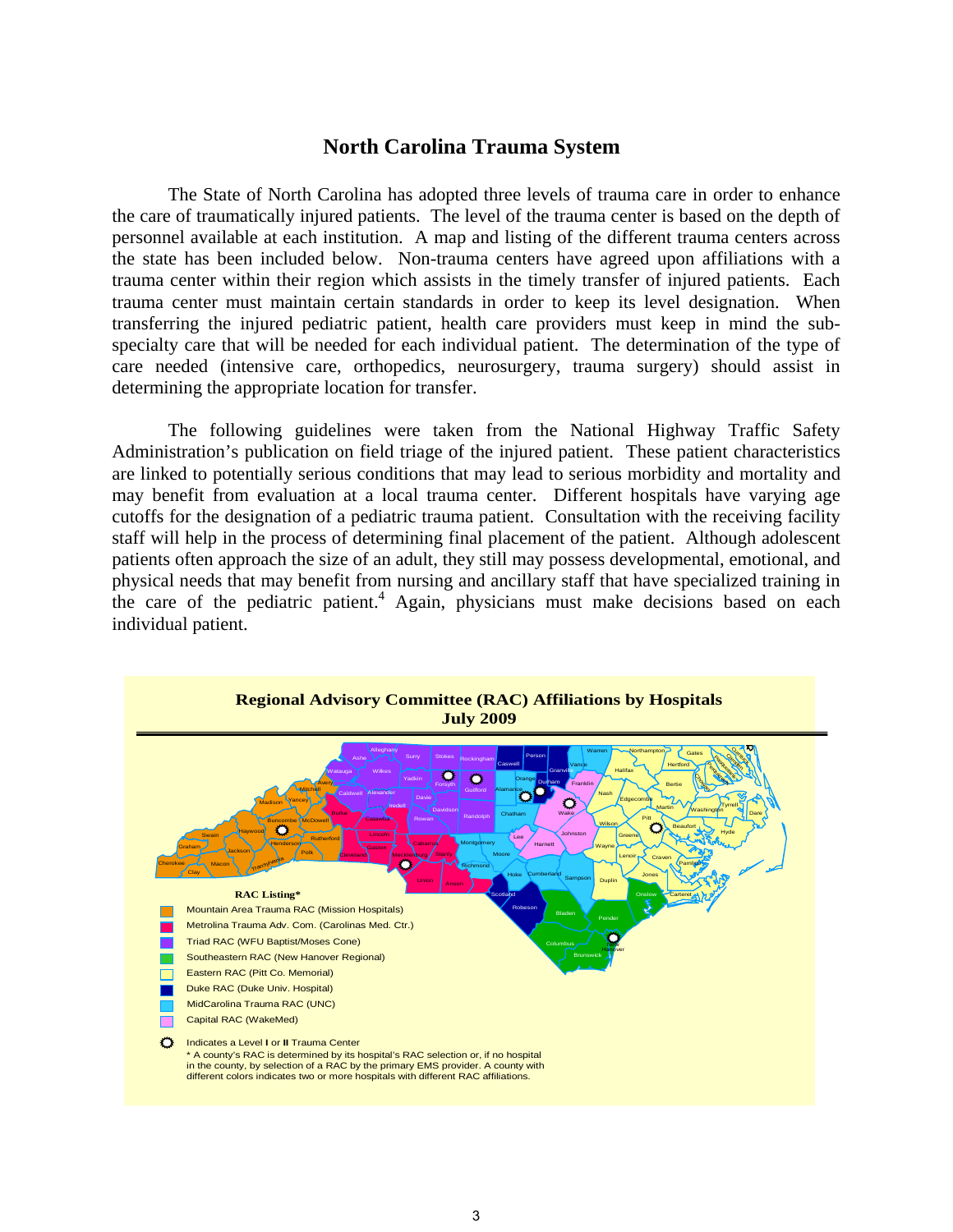# **Level I Designation Trauma Centers**

- Carolinas Medical Center, Charlotte
- Duke University Hospital, Durham
- Wake Forest University Baptist Medical Center, Winston-Salem
- Pitt County Memorial Hospital, Greenville
- University of North Carolina (UNC) Hospitals, Chapel Hill
- WakeMed Health & Hospitals, Raleigh Campus

# **Level II Designation Trauma Centers**

- Mission Hospitals, Asheville
- Moses H. Cone Memorial Hospital, Greensboro
- New Hanover Regional Medical Center, Wilmington

# **Level III Designation Trauma Centers**

- Cleveland Regional Medical Center, Shelby
- Carolinas Medical Center-Northeast Medical Center, Concord
- High Point Regional Health System, High Point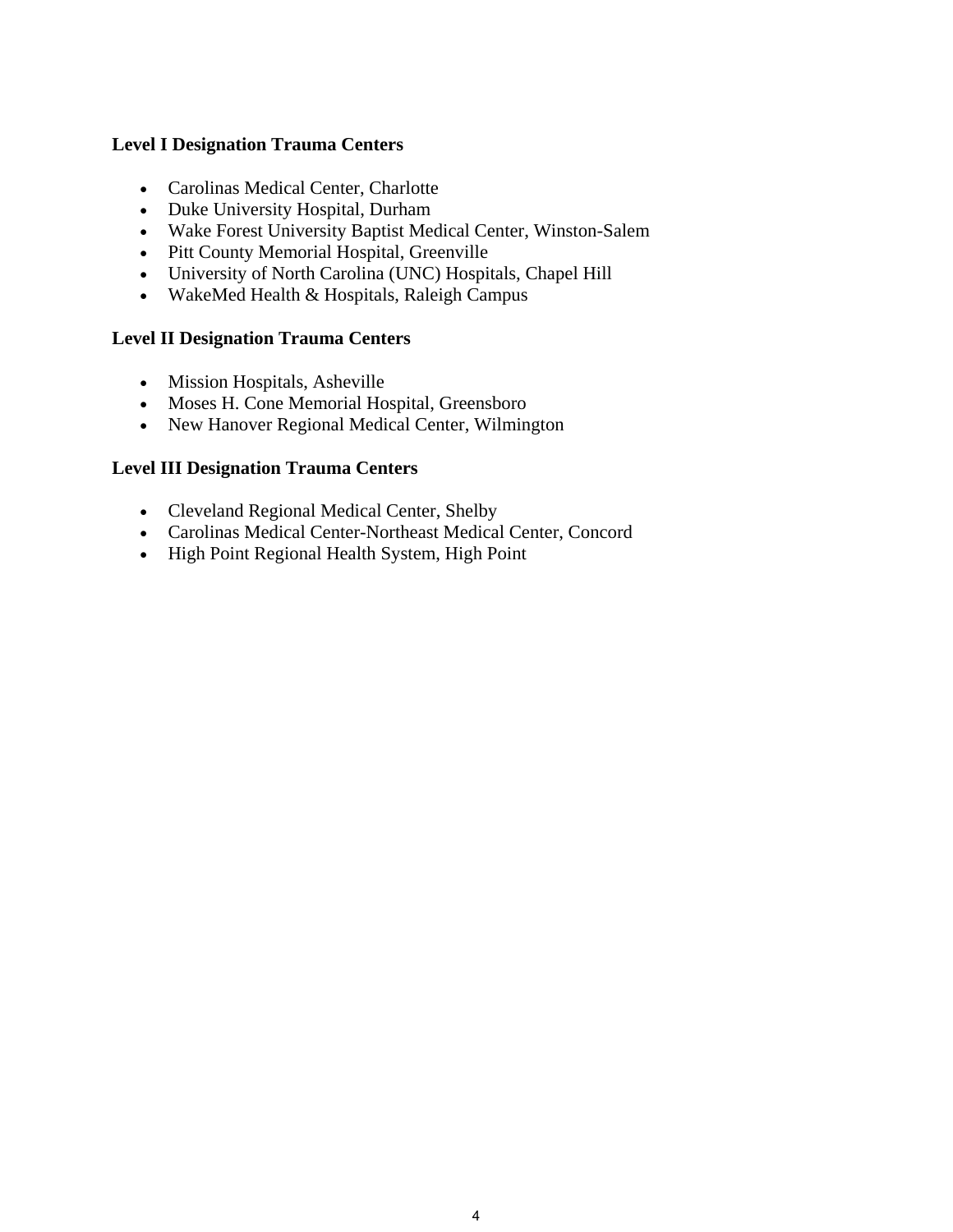# **Pediatric** *Trauma* **Transfer Guidelines\***

# <span id="page-6-0"></span>**Physiologic Criteria**

- Depressed or Deteriorating Glasgow Coma Scale
- Respiratory Distress or Failure (including patients requiring ventilatory support)
- Shock or Hypotension (Compensated or Decompensated)
- Injuries Requiring Blood Transfusion, Vasoactive Meds, or Invasive Monitoring

# **Anatomic Criteria**

- All penetrating injuries to head, neck, torso, and extremities proximal to elbow and knee;
- Flail chest or significant blunt injury to chest/abdomen
- Two or more proximal long-bone fractures
- Crushed, de-gloved, or mangled extremity
- Neurovascular compromised limb
- Amputation proximal to wrist and ankle
- Pelvic fractures
- Open or depressed skull fracture
- Paralysis

# **Mechanism**

- Fall  $> 10$  feet or 2-3 times the height of the child
- Intrusion > 12 inches in occupant side or > 18 inches any site
- Ejection from automobile
- Death in passenger compartment
- Vehicle telemetry data consistent with high risk injury
- Automobile versus pedestrian/bicyclist thrown, run over, or with significant impact (>20 mph)
- Motorcycle crash  $> 20$  mph

# **Other Criteria**

- Injuries that may benefit from pediatric subspecialist
- Children requiring services of intensive care unit

\* compiled from MMWR 2009 Jan 23; 58(RR-1):1-35 and various states' inter-facility transfer guidelines, ATLS guideline (see references)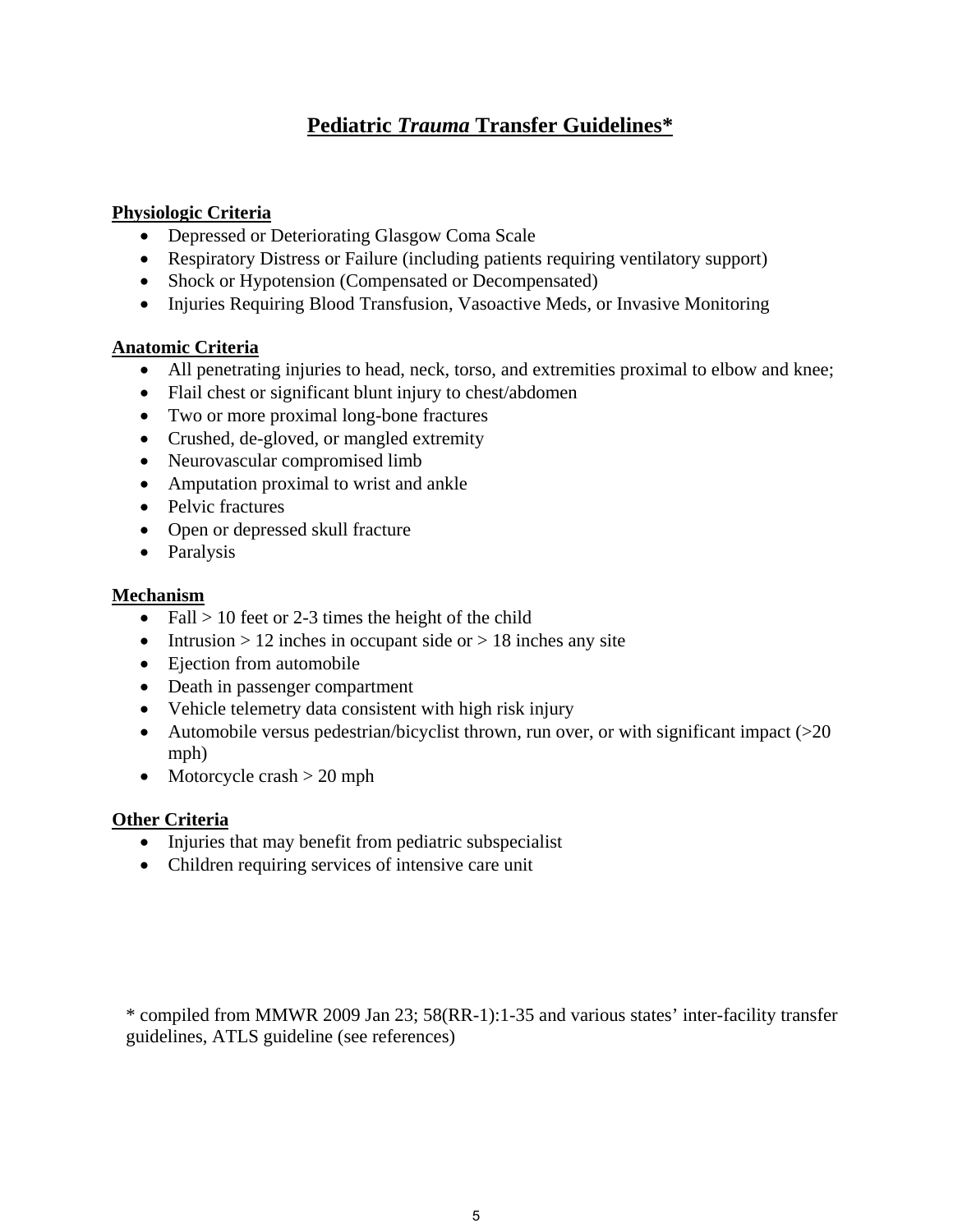# **American Burn Association Transfer Criteria<sup>7</sup>**

<span id="page-7-0"></span> The American Burn Association has developed criteria for which patients should be transferred to a burn center. Transfers of such patients have been shown to reduce morbidity and mortality. North Carolina currently has two burn centers, the University of North Carolina at Chapel Hill (UNC Hospitals) and Wake Forest University Baptist Medical Center.

- Second Degree Burns (partial thickness) of greater than 10 percent of the body surface area (BSA)
- Third degree burns (full thickness) in any age group
- Burns involving
	- 1. Signs or symptoms of inhalation injury
	- 2. Respiratory distress
	- 3. The face
	- 4. The ears (serious full thickness burns or burns involving the ear canal or drums)
	- 5. The mouth and throat
	- 6. The hands, feet, genitalia, major joints, or perineum
- Electrical injury or burn (including lightening strikes)
- Burns associated with trauma
- Burns in patients with pre-existing medical conditions which may affect recovery or complicate management
- Chemical burns
- Burn injury in patients who will require special social, emotional, or rehabilitative intervention

# **Other Criteria for Pediatric Transfer**

- Children requiring pediatric intensive care other than for close observation
- Any child who may benefit from consultation with, or transfer to, a Trauma Center or Pediatric Intensive Care Unit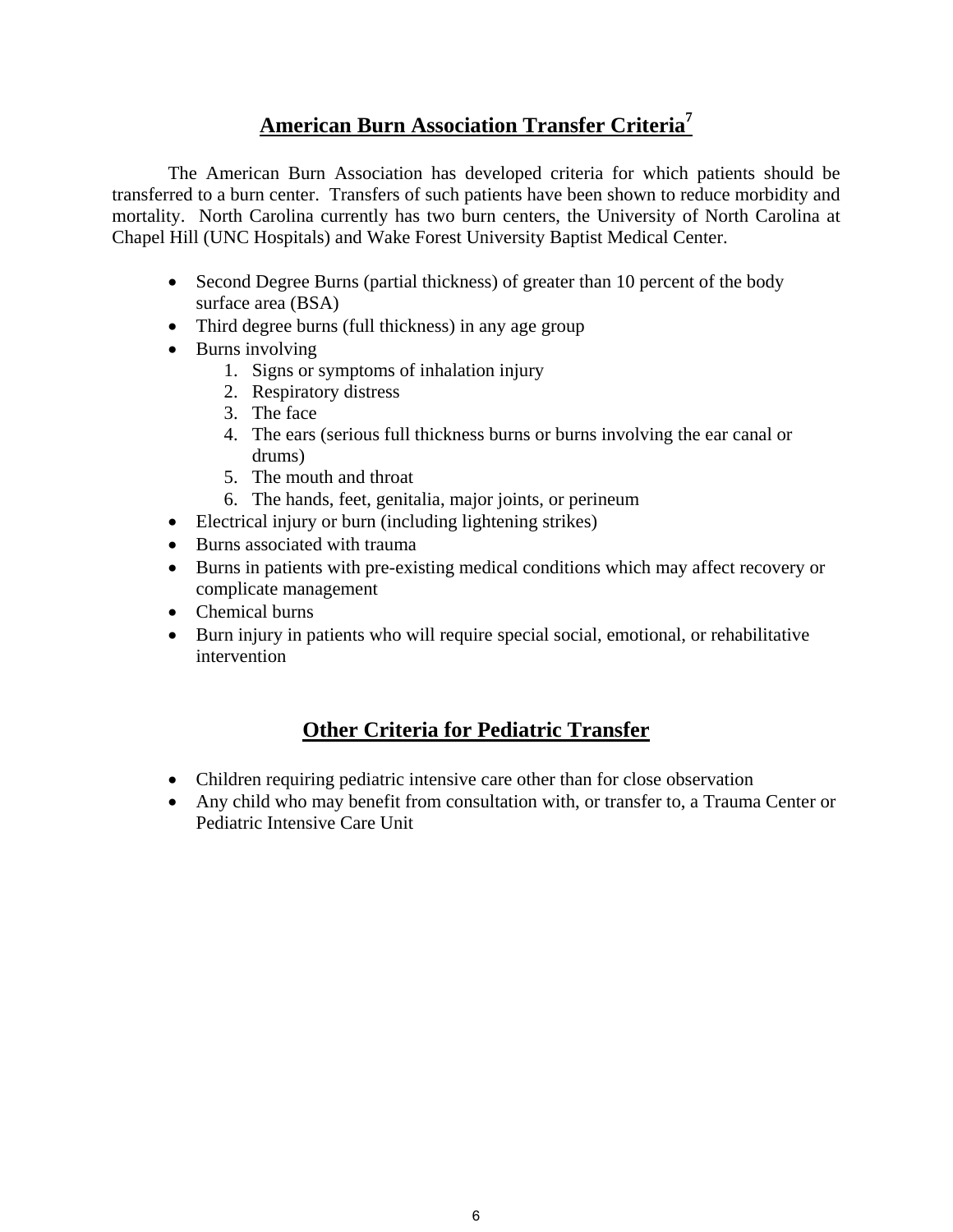# **Pediatric** *Medical* **Transfer Guidelines\***

<span id="page-8-0"></span> Children often present with medical conditions that require a higher level of care than can be provided by local health care providers and hospitals due to lack of resources and ancillary staff. Some children also have special needs that can only be addressed at institutions with certain sub-specialists that are not present in all communities. Several states have published guidelines on medical factors that should prompt consultation and referral of patients to higher level of care, such as a tertiary pediatric medical center. Although the list below details certain characteristics, the final decision in transferring a patient is determined by the health care provider using his or her medical judgment.

# **Physiologic Criteria**

- Depressed or Deteriorating Neurologic Status
- Respiratory Distress and/or Failure (cyanosis, apnea, moderate or severe retractions, etc.)
- Cardiac Rhythm Disturbances
- Status post Cardiopulmonary Arrest
- Heart Failure
- Shock not responding to treatment
- Need for vasoactive medications
- Severe hypo- or hyperthermia
- Hepatic or Renal Failure
- Children requiring invasive monitoring (arterial pressure, central venous pressure, etc.)

# **Other Criteria/Conditions**

- Near drowning with unstable vital signs or respiratory problems
- Status epilepticus
- Potentially dangerous envenomation
- Potentially life-threatening exposure or ingestion of toxic substance
- Severe electrolyte imbalances
- Severe metabolic disturbances
- Severe dehydration
- Potentially life-threatening infections, including serious post-op infections
- Children with conditions that require the expertise of pediatric sub-specialist (cardiology, surgery, endocrinology, rheumatology, etc.)
- Any child with unexplained worsening of a condition that can no longer be managed
- Children requiring intensive care other than for close observation
- Any child who may benefit from consultation with, or transfer to, a Pediatric Intensive Care Unit.

\* Adapted from the states of California and Washington Pediatric Consultation and Transfer Guidelines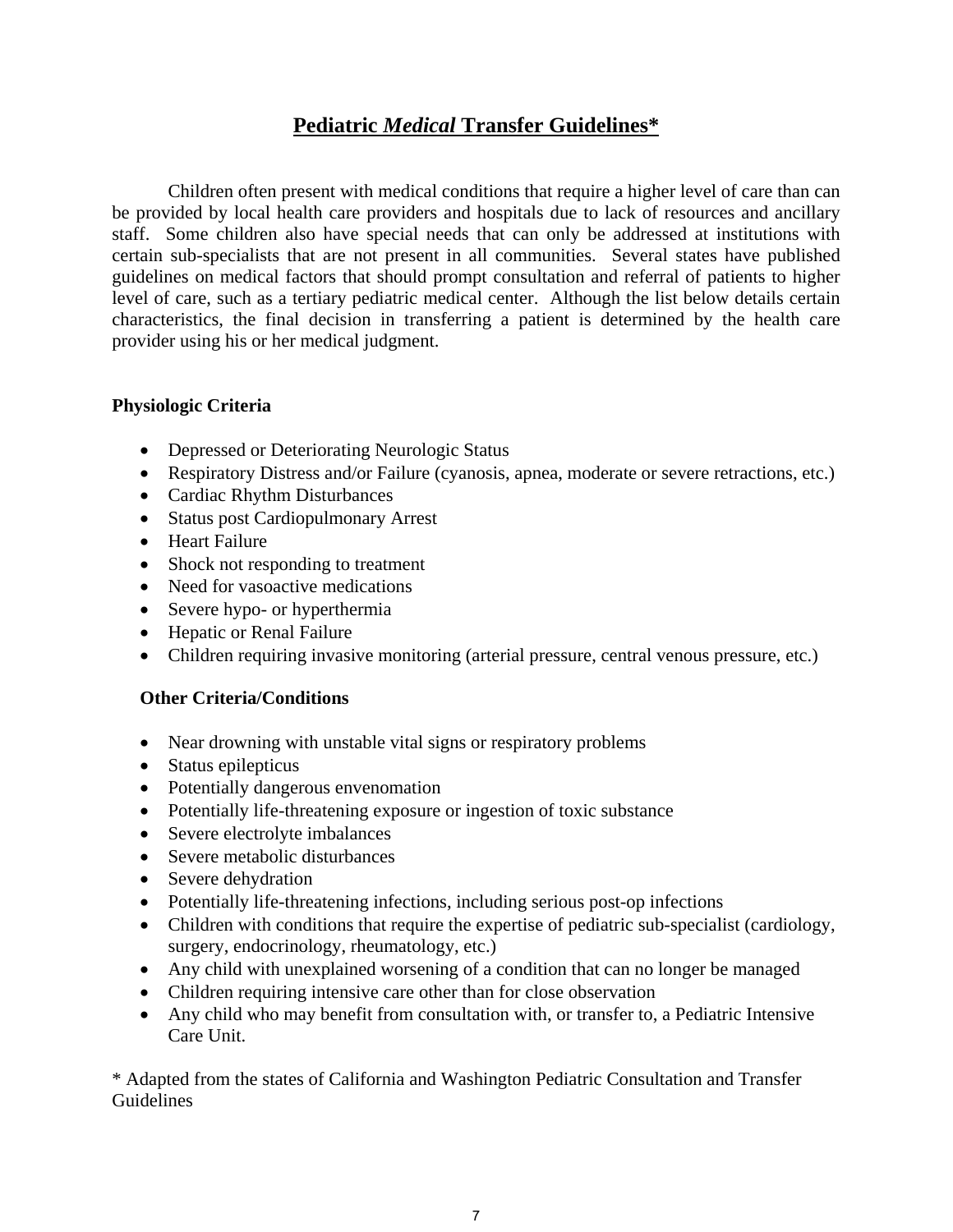# **Guidelines for Interfacility Transport: Transport Team and Method of Transport\***

<span id="page-9-0"></span>**Decision:** The decision to transfer a patient is based on the previously listed anatomic and/or physiologic criteria in which the care of the patient is above and beyond the ability of the referring institution. Referring institutions need to have established policies and procedures in regard to the transfer process. This should include who talks to whom to initiate the transfer, a policy in regard to a parent or caregiver accompanying the child during the transport, gathering all required documents, and informing family members and giving them directions and/or maps to the receiving facility.

**Method:** The method of inter-facility transport is dependent on many variables. The state of North Carolina holds geographic challenges which will influence the referring provider's decision on moving a patient from one facility to the next. Transport by private vehicle is not encouraged with sick and/or injured children. Two areas to address in this determination of transport team as well as method of transport are patient-related factors and general transport issues. North Carolina EMS and Trauma Rules define a "Specialty Care Transport" as an interfacility transport of a critically injured or ill patient by a ground ambulance vehicle…at a level of service beyond the scope of a paramedic. For the purposes of this document, a pediatric transport team is considered a specialty care transport team.

**Equipment:** Choosing the type of transport team (i.e. Basic Life Support, Advanced Life Support, or Specialty Care Transport Team) can be challenging given our state's rural nature as well as geographic considerations. The following provides a synopsis of what type of patient can/should be transferred according to their level of care. At all times, the referring facility should be knowledgeable about the transport mode's pediatric capabilities, including pediatric equipment available on board. All ambulances are required to have certain equipment and supplies, including pediatric-specific equipment, but this varies depending on the level at which the EMS service is credentialed. For a listing of equipment and supplies by EMS service level, please see Appendix A. The referring facility must ensure that the patient leaves their facility with all needed pieces of equipment.

# **Communication:**

1. Both the referral (sending) and receiving (accepting) facility should have policies in place regarding hospital-to-hospital communication including:

- $\triangleright$  Work-up required or not required prior to transport (i.e. CT scan),
- $\triangleright$  Helping the referral facility determine mode/method of transport (i.e. air vs. ground), and
- $\triangleright$  Patient stabilization requirements for transport.
- $\triangleright$  Communication back to the receiving facility in regard to:
	- Patient arrival at the receiving institution with updated patient health status
	- Overall patient outcome
	- The ability to discuss any patient care specifics enabling both facilities to optimize patient care for future transfers.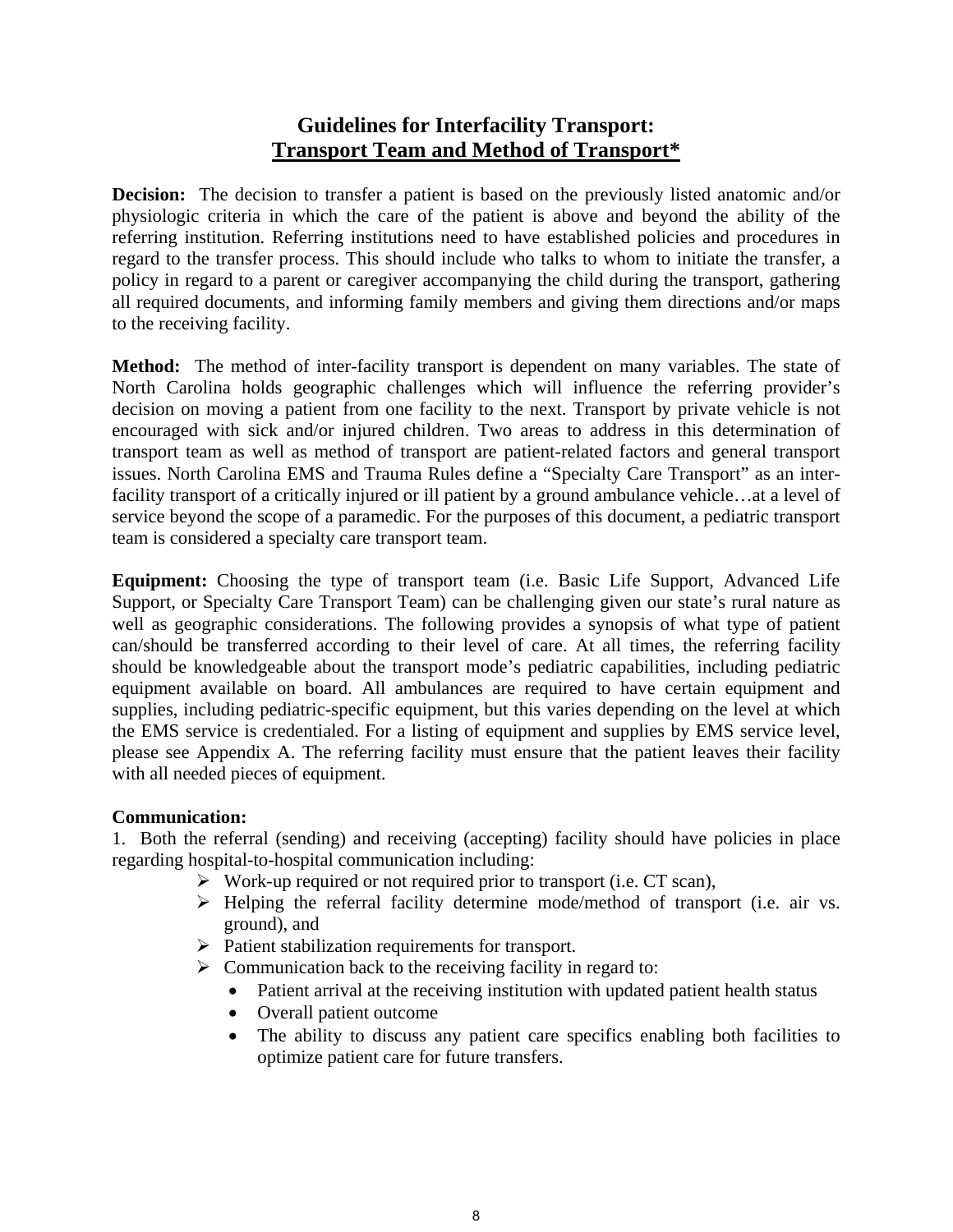2. Back-transfer to the referring facility also needs to be discussed for those patients requiring long-term or chronic care post injury/illness. Back-transfer is encouraged if the referring institution has the ability to care for the pediatric patient in the inpatient setting.

3. Families must be given information about the receiving facility, including directions, the phone number of the facility's receiving unit or receiving facility's Emergency Department, and must be provided the patient's belongings. In addition, it is important to retain the family's contact phone number.

\*Adapted from the state of Washington Pediatric Consultation and Transfer Guidelines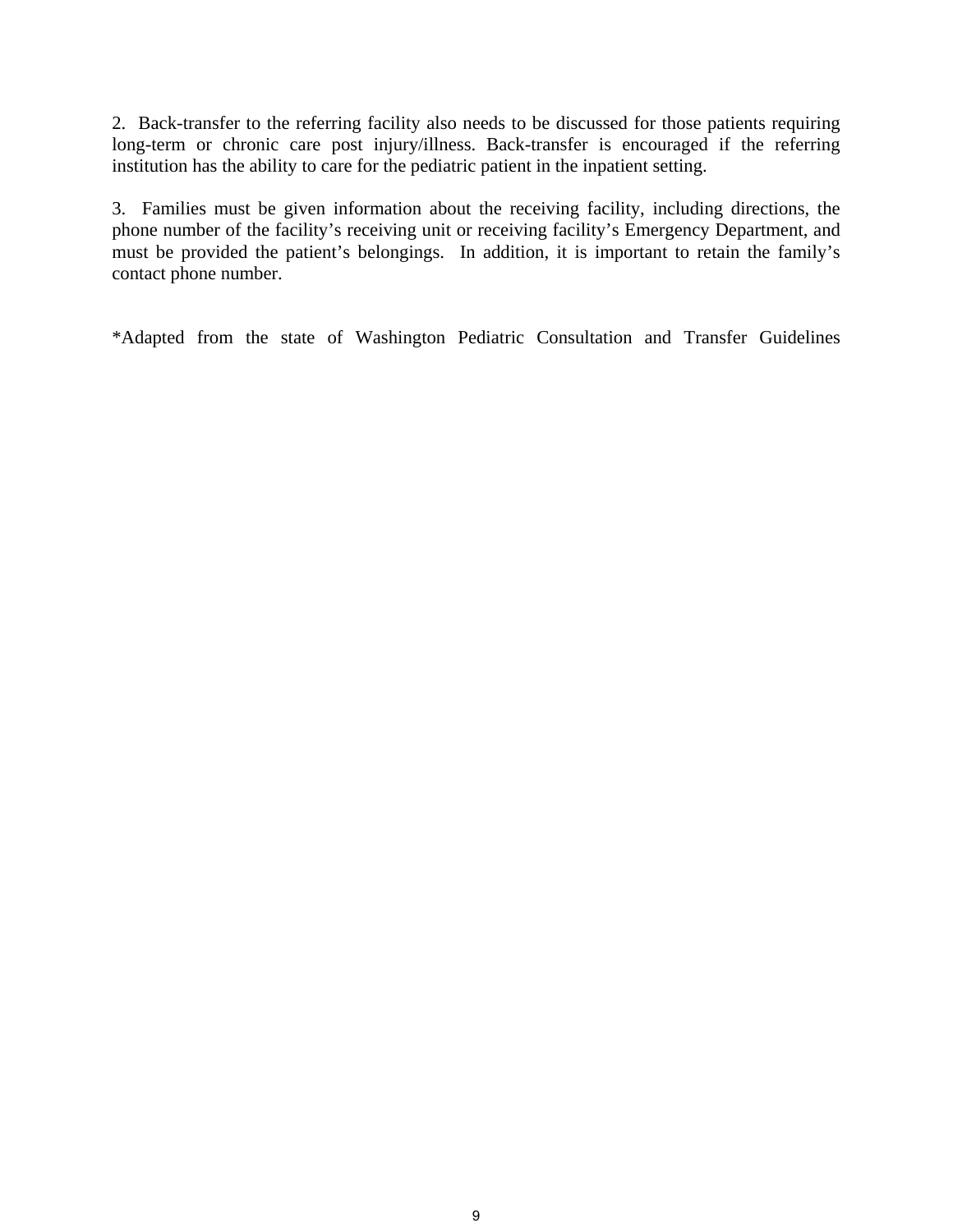# <span id="page-11-0"></span>**Transport Team Configuration: Patient Factors(4,8)**

 The referring facility needs to determine the risk for deterioration of the pediatric patient in order to determine the crew composition and ultimately, the method of transport. The following guidelines and categories for risk have been modified for use in North Carolina from the National Highway Traffic Safety Administration (NHTSA) guidelines issued in April 2006. The desired team configuration is based, in general, on the NHTSA guidelines, modified for use in North Carolina, and adapted for pediatrics:

# **Stable with no risk for deterioration – Basic Life Support (BLS)**

Oxygen, monitoring of vital signs, pulse oximetry: Requires basic emergency medical care as provided by basic life support skills.

# **Stable with low risk of deterioration – Advanced Life Support (ALS)**

Venous access, some IV medications including pain medications (narcotics Paramedic administration only), pulse oximetry, tracheostomy tube change, increased need for assessment and interpretation skills: Requires advanced care such as an advanced life support service.

# **Stable with medium risk of deterioration** – **ALS with consideration of use of Specialty Care Transport Team if available**

3-lead EKG monitoring, basic cardiac medications, e.g., heparin or nitroglycerine; blood draw, maintenance of arterial lines, ventilator operation, maintenance of various catheters, maintenance of central line, venous access femoral line or Swan-Ganz catheter: Requires advanced care such as an advanced life support service, a Specialty Care Transport Team should be given consideration based on the patient's underlying medical condition and reason for transfer.

# **Stable with high risk of deterioration – ALS with use of Specialty Care Transport Team highly encouraged if available**

Patients requiring advanced airway but secured, intubated, or on ventilator; patients on multiple vasoactive drips; patients whose condition has been initially stabilized, but has likelihood of deterioration based on assessment or knowledge of provider regarding specific illness/injury: Require advanced care such as an advanced life support service; use of Specialty Care Transport Team is encouraged if available.

# **Unstable – ALS with use of Specialty Care Transport Team highly encouraged if available**

Any patient who cannot be stabilized at the referring facility, who is deteriorating or likely to deteriorate, such as patients who require invasive monitoring, balloon pump, who are postresuscitation, or who have sustained multiple trauma: Requires advanced care as an advanced life support service; use of Specialty Care Transport Service is encouraged if available.

Note: for a listing of trauma centers and hospitals with PICUs, along with contact numbers for initiating patient transfers, please see Appendix C.

For a listing of EMS agencies that do specialty care transports and their contact numbers, please see Appendix D.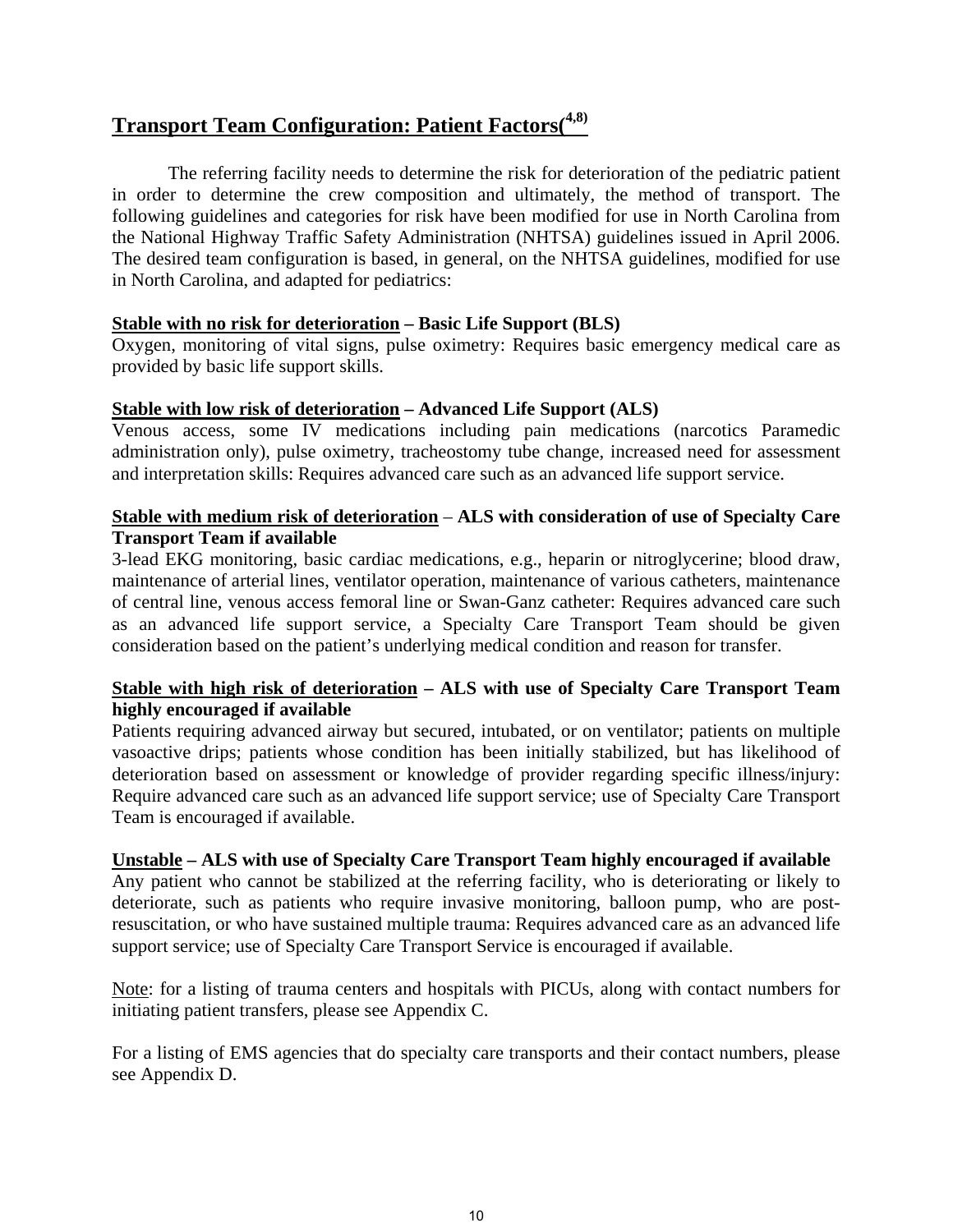# <span id="page-12-0"></span>**Inter-Facility Transfer Check-list\***

| Items to send with patient and transfer crew:                                   |                                                                                                |
|---------------------------------------------------------------------------------|------------------------------------------------------------------------------------------------|
| $\Box$ (2) Face Sheet (name, address, etc.)                                     |                                                                                                |
| $\Box$ EMS Run Sheet (if available)                                             |                                                                                                |
| $\Box$ Copies of lab work                                                       |                                                                                                |
|                                                                                 | $\Box$ Copies of x-rays, ultrasounds, CT scan, etc. (Forward electronically via VPN network if |
| possible, digital if available; or copies of images)                            |                                                                                                |
| $\Box$ Copy of ECG (if applicable)                                              |                                                                                                |
| $\Box$ Radiologist report (if available)                                        |                                                                                                |
| $\Box$ Copy of medication administration record                                 |                                                                                                |
| $\Box$ Intake and output record for past 24 hours (if applicable) or ED amounts |                                                                                                |
| $\Box$ (2) Copies of past 24 hours of vital signs or ED record                  |                                                                                                |
| $\Box$ Copy of signed transport/transfer consent                                |                                                                                                |
| $\square$ Discharge Dictation (if applicable)                                   |                                                                                                |
|                                                                                 |                                                                                                |
|                                                                                 |                                                                                                |
|                                                                                 |                                                                                                |
|                                                                                 |                                                                                                |
|                                                                                 |                                                                                                |
|                                                                                 |                                                                                                |
|                                                                                 |                                                                                                |
|                                                                                 |                                                                                                |
|                                                                                 |                                                                                                |
|                                                                                 |                                                                                                |
|                                                                                 |                                                                                                |
|                                                                                 |                                                                                                |
|                                                                                 |                                                                                                |
| <b>Transfer Level of Care</b><br>□ EMT-Basic                                    | Method of Transfer<br>□ Ground EMT-Basic ambulance                                             |

| ⊥ EM F-Intermediate                  | $\Box$ Ground EMT-Intermediate or Paramedic ambulance |
|--------------------------------------|-------------------------------------------------------|
| $\Box$ EMT-Paramedic                 | $\Box$ Rotary Wing (helicopter)                       |
| $\Box$ Specialty Care Transport Team | Name of Service:                                      |
|                                      | $\Box$ Fixed Wing (airplane)                          |
|                                      | Name of Service:                                      |
|                                      |                                                       |

Family given option of being present during transport

- $\Box$  Family given written directions to facility
- $\Box$  Family given patient belongings
- Family contact phone number: \_\_\_\_\_\_\_\_\_\_\_\_\_\_\_\_\_\_\_\_\_\_\_\_\_\_\_\_\_\_\_\_\_\_\_\_\_\_\_\_\_\_\_\_\_\_\_\_\_\_\_

\*Adapted from the Washington State Pediatric Consultation and Transfer Guidelines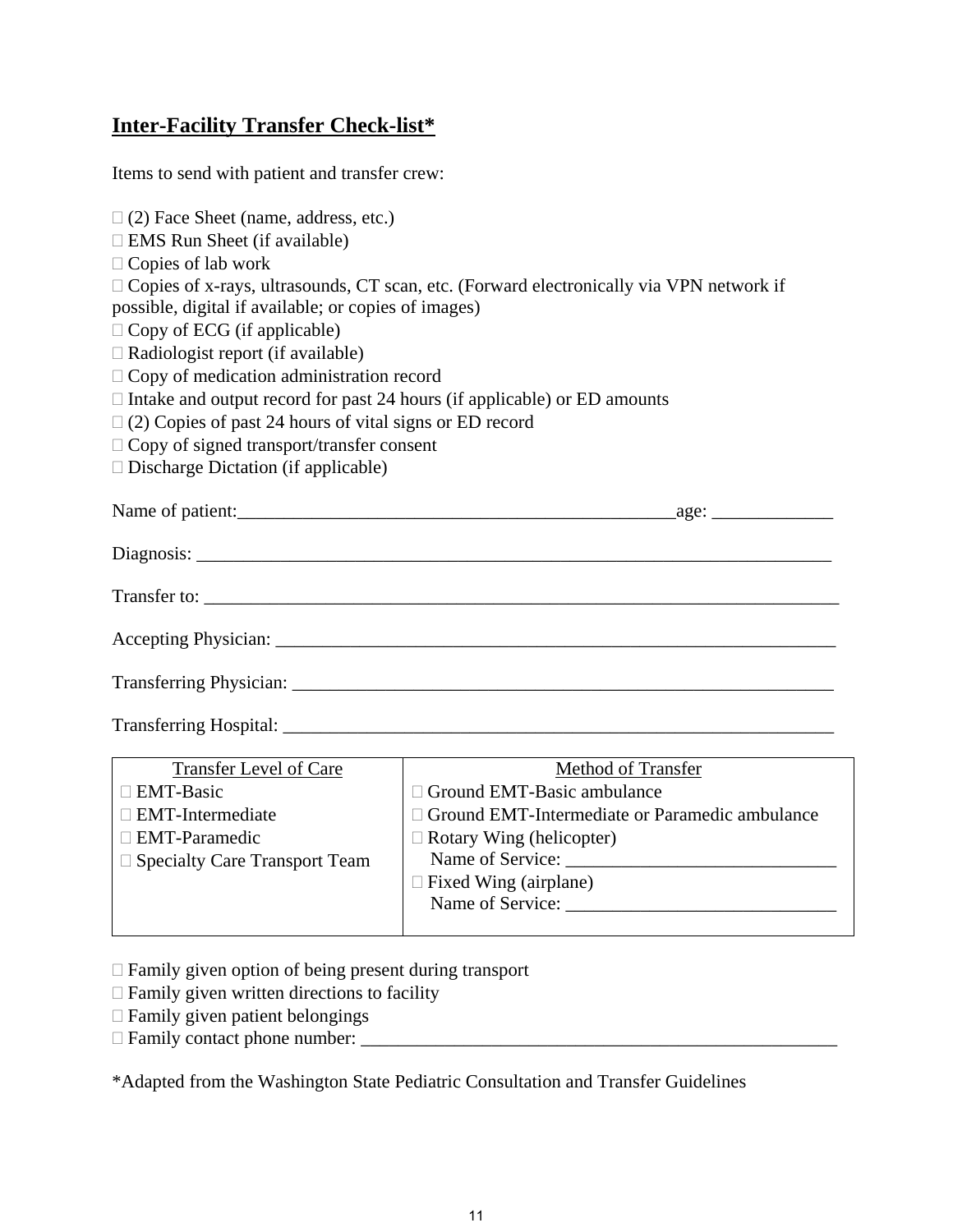<span id="page-13-0"></span>



Appendix A

# **NCCEP Standards for EMS Equipment**

# Performance Standards 2009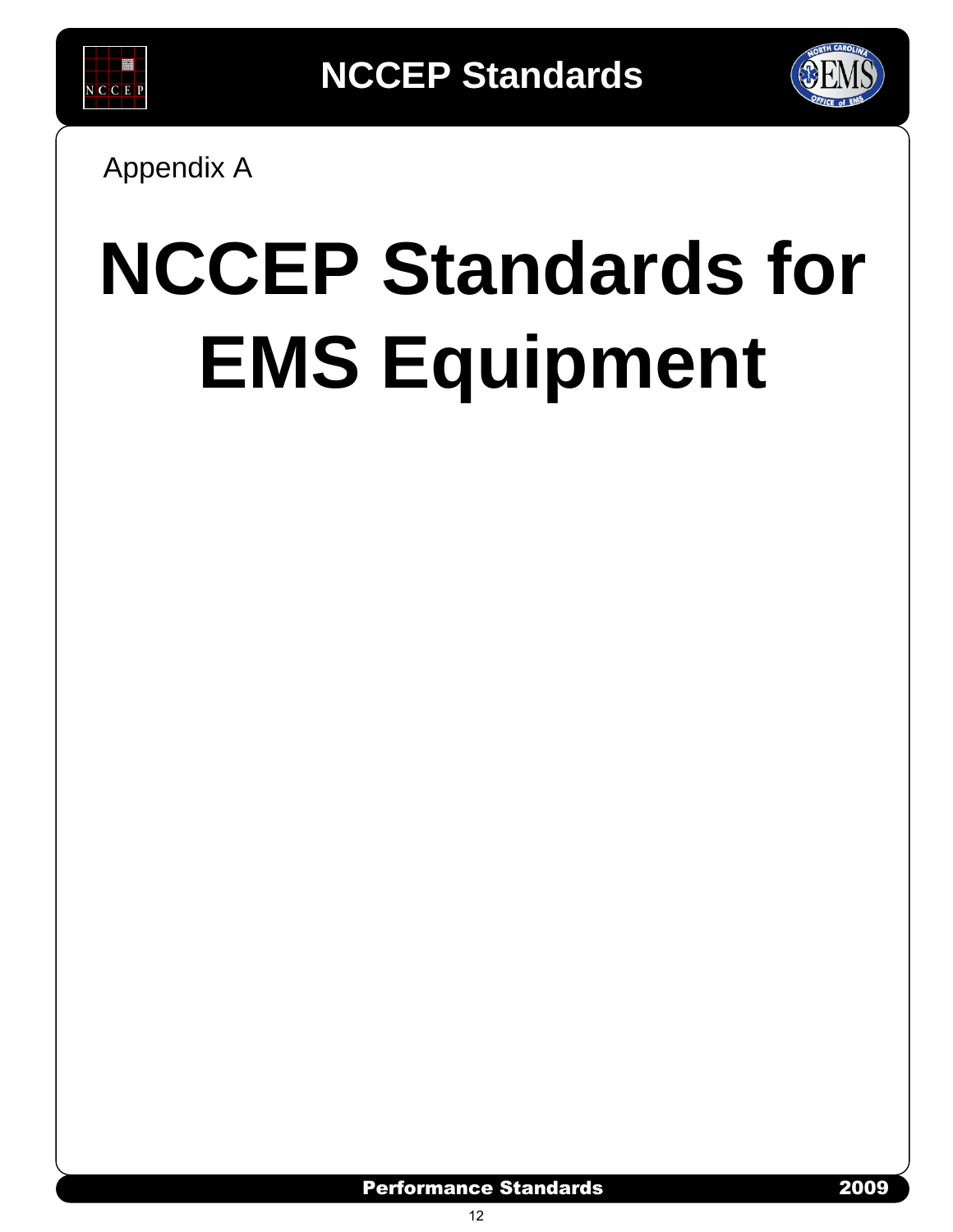



- **B.** The baseline equipment required in all systems (including Specialty Care Transport Programs) with EMS personnel credentialed at the specified level.
- **S.** The equipment required in all Specialty Care Transport Programs (in addition to the baseline equipment required in all EMS Systems). All Air Medical Specialty Care Transport Programs and dedicated Neonatal Transport Programs are required to carry and maintain equipment and medications specific to each mission**,** as defined by medical control and OEMS approved protocols.
- **O.** The equipment, which is optional for any system with EMS personnel, credentialed at the specified level.

| <b>EMS Equipment</b>                                                            | Conv.    | <b>EMT</b>     | <b>EMT-I</b>   | EMT-P          |
|---------------------------------------------------------------------------------|----------|----------------|----------------|----------------|
| <b>Ventilation and Airway Equipment</b>                                         |          |                |                |                |
| Bag Valve Mask (adult and child size bag with 4 sizes of masks)                 | в        | в              | в              | в              |
| <b>Bulb Syringe</b>                                                             | $\Omega$ | B              | B              | B              |
| Blind Insertion Airway Device (BIAD) with 2 sizes (one adult and one pediatric) |          | $B^5$          | $B^5$          | $B^3$          |
| <b>Cricothyroidotomy (Surgical) equipment</b>                                   |          |                |                | $B^3$          |
| Endotracheal tubes (ETT)-cuffed in all 10 sizes from 2.5 through 7.0            |          |                | в              | в              |
| <b>Capnometry (Color) ETCO2 detectors</b>                                       |          | $B^4$          | $B^4$          | B <sup>4</sup> |
| Laryngoscope blades in 4 straight sizes 0-4 and 3 curves sizes 2-4              |          |                | в              | в              |
| Laryngoscope handle with extra batteries, bulbs                                 |          |                | B              | B              |
| McGill forceps or equivalent with 2 sizes (one adult and one pediatric)         |          |                | В              | в              |
| <b>Meconium Aspirator adaptor</b>                                               |          |                | в              | в              |
| Nasal cannula for Oxygen Delivery with 2 sizes (one adult and one pediatric)    | B        | B              | B              | B              |
| Nasopharyngeal airways in sizes 14, 18, 20, 22, 24, 26, 28, 30, and 32          | O        | в              | в              | B              |
| <b>Nebulizer</b>                                                                |          |                | B              | B              |
| Needle at least 3.25 in. and large bore for Chest Decompression                 |          |                |                | B              |
| Oropharyngeal airways in 6 sizes 0-5                                            | в        | в              | в              | в              |
| Oxygen Mask (Non-Rebreathing) in 2 sizes (one adult and one pediatric)          | B        | B              | в              | B              |
| <b>Oxygen Tubing</b>                                                            | в        | B              | в              | в              |
| Portable Oxygen with variable flow regulator (Portable and Fixed)               | B        | B              | в              | в              |
| <b>Rigid pharyngeal suction device</b>                                          | B        | в              | B              | в              |
| <b>Stylettes for every required Endotracheal tube size</b>                      |          |                | в              | в              |
| <b>Suction apparatus (Portable and Fixed)</b>                                   | в        | в              | B              | B              |
| Suction catheters (one between 6 and 10F size, one between 12 and 16F size)     | O        | в              | в              | в              |
| Syringe in 10ml size (non-luerlock)                                             |          | B              | B              | B              |
| Ventilator (Pressure or Volume based with PEEP)*                                |          |                |                | S, O           |
| <b>Wide-bore suction tubing</b>                                                 | O        | в              | в              | B              |
| <b>Monitoring and Defibrillation</b>                                            |          |                |                |                |
| Automatic External Defibrillator with 2 pad sizes (one adult and one pediatric) | O        | B <sup>1</sup> | $\textbf{B}^1$ | O              |
| Capnography (ETCO2) monitoring, continuous                                      |          | $B^7$          | $B^7$          | $B^7$          |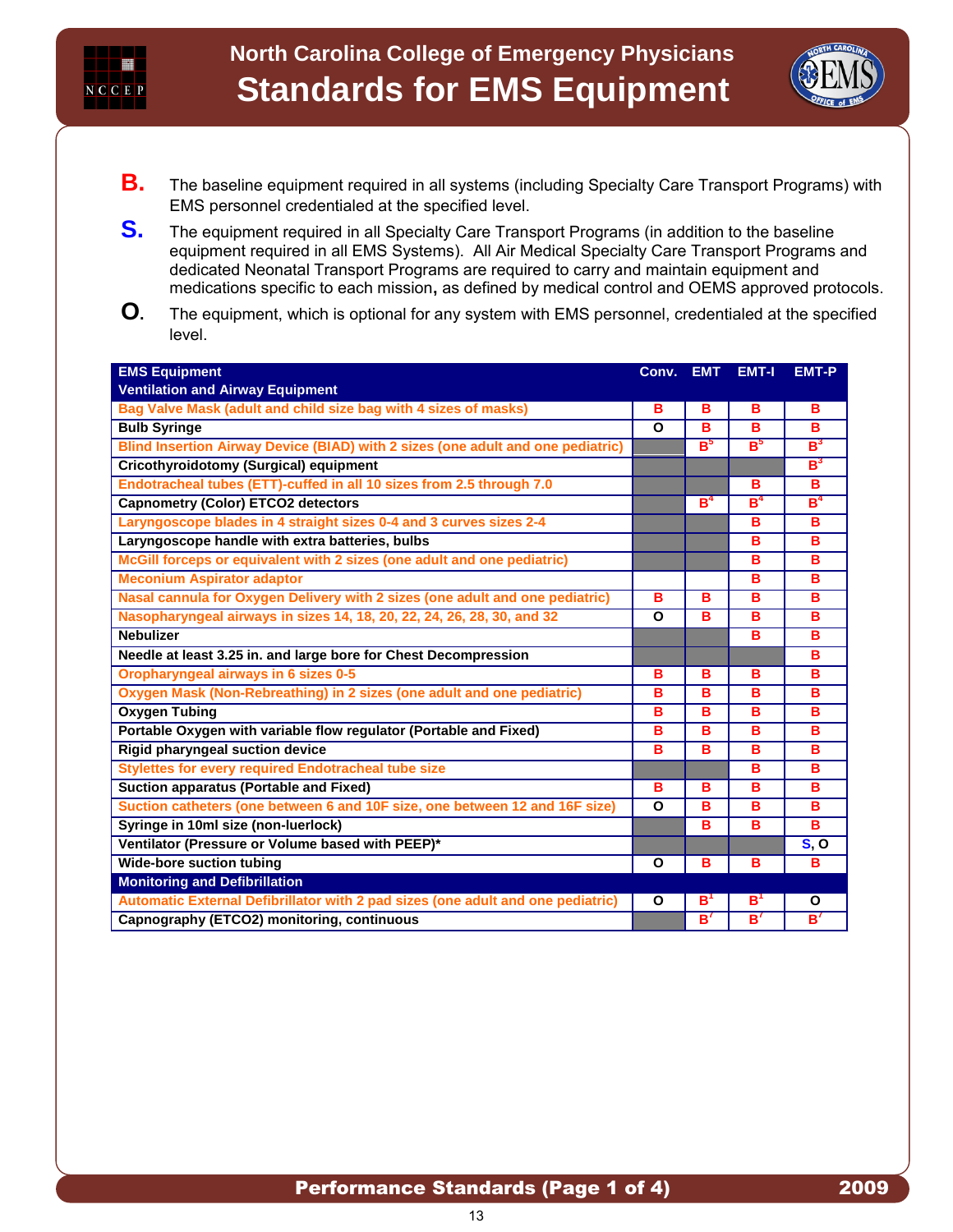

# **North Carolina College of Emergency Physicians Standards for EMS Equipment**



| <b>EMS Equipment</b>                                                                                         | Conv.                   | <b>EMT</b> | <b>EMT-I</b>            | EMT-P                   |
|--------------------------------------------------------------------------------------------------------------|-------------------------|------------|-------------------------|-------------------------|
| <b>Glucose Measuring Device</b>                                                                              |                         | $B^2$      | в                       | в                       |
| <b>Pacemaker-External</b>                                                                                    |                         |            |                         | в                       |
| <b>Pacemaker-Transvenous</b>                                                                                 |                         |            |                         | $\overline{\mathbf{s}}$ |
| <b>Monitor with 12 lead EKG</b>                                                                              |                         | $B^6$      | $B^6$                   | $B^6$                   |
| Monitor/defibrillator with electrodes and 2 sizes of pads or paddles                                         |                         |            |                         | в                       |
| Pulse oximeter with 2 probe sizes (one adult and one pediatric)                                              | O                       | $B^2$      | в                       | B                       |
| <b>Immobilization Devices</b>                                                                                |                         |            |                         |                         |
| Cervical spine immobilization device in at least 3 sizes (small, medium, and                                 | Ο                       | в          | в                       | B, S'                   |
| large)                                                                                                       |                         |            |                         |                         |
| <b>CPR Board</b>                                                                                             | в                       |            |                         |                         |
| Femur traction device in at least 2 sizes (one adult and one pediatric)                                      | $\overline{\mathbf{o}}$ | в          | в                       | B, S <sup>1</sup>       |
| <b>Head immobilization device</b>                                                                            | Ο                       | в          | B                       | B, S <sup>T</sup>       |
| Backboards, short and long (Radiolucent preferred) with appropriate                                          | Ο                       | $B^8$      | $B^8$                   | $B^8, S^1$              |
| restraints (minimum of 3 straps)                                                                             |                         |            |                         |                         |
| Spinal immobilization and extrication device                                                                 | O                       | в          | B                       | $B, S^T$                |
| <b>Upper and Lower extremity immobilization devices</b>                                                      | O                       | в          | в                       | B, S <sup>T</sup>       |
| <b>Bandages</b>                                                                                              |                         |            |                         |                         |
| <b>Burn sheet</b>                                                                                            | Ο                       | в          | в                       | в                       |
| <b>Cold packs</b>                                                                                            | Ο                       | в          | в                       | в                       |
| Dressings, bandages, gauze rolls, adhesive tape (must have 2 triangular<br>bandages with 2 safety pins each) | в                       | в          | в                       | в                       |
| Heavy scissors for clothing removal                                                                          | в                       | в          | в                       | в                       |
| <b>Occlusive dressing</b>                                                                                    | Ο                       | в          | в                       | в                       |
| Sterile saline solution for irrigation (may use IV solution)                                                 | О                       | в          | в                       | в                       |
| <b>Medication Administration</b>                                                                             |                         |            |                         |                         |
| <b>Alcohol wipes</b>                                                                                         | Ο                       |            |                         |                         |
|                                                                                                              |                         | в          | в                       | в                       |
| Intraosseous needles in at least 2 sizes (one adult and one pediatric)                                       |                         |            |                         | в                       |
| <b>IV administration sets</b>                                                                                |                         |            | в                       | в                       |
| IV arm boards                                                                                                |                         |            | в                       | в                       |
| IV catheters in at least 4 sizes (14, 18, 20, and 24 Gauge)                                                  |                         |            | в                       | в                       |
| IV pole/hook                                                                                                 | Ο                       | Ο          | $B^8$                   | $B^8$                   |
| Needles in various sizes (at least 1 must be 1.5 in. for IM injections)                                      |                         |            | в                       | в                       |
| Syringes in at least 3 sizes (1ml, 5ml, and 10ml)                                                            |                         |            | в                       | в                       |
| <b>Tourniquet</b>                                                                                            |                         | O          | B                       | B                       |
| <b>Obstetrical</b>                                                                                           |                         |            |                         |                         |
| Thermal blanket capable of also covering the head                                                            | в                       | в          | в                       | в                       |
| Sterile OB kit, scissors, bulb suction, cord clamps                                                          | $\overline{\mathbf{o}}$ | B          | $\overline{\mathbf{B}}$ | B                       |
| <b>Miscellaneous</b>                                                                                         |                         |            |                         |                         |
| <b>Bedpan and urinal</b>                                                                                     | в                       | $B^8$      | $B^8$                   | $B^8$                   |
| <b>Broselow Tape or equivalent</b>                                                                           | в                       | в          | в                       | в                       |
| <b>Cellular phone</b>                                                                                        | O                       | в          | в                       | в                       |
| <b>Emesis basins</b>                                                                                         | в                       | в          | в                       | в                       |
| Lubricating jelly                                                                                            | O                       | в          | B                       | в                       |
| Gastric tubes in at least 6 sizes (6, 8, 10, 12, 14, and 16F)                                                |                         |            |                         | S, O                    |
| Sheets, pillows, pillow cases, and towels                                                                    | в                       | $B^8$      | $B^8$                   | $B^8$                   |
| Sphygmomanometer (cuffs and device) with at least 3 sizes (pediatric, normal                                 | в                       | в          | в                       | в                       |
| adult, and large adult)                                                                                      |                         |            |                         |                         |
| <b>Stair chair/folding stretcher</b>                                                                         | O                       | $B^8$      | $B^8$                   | $B^8, S^1$              |
| <b>Stethoscope</b><br>Thermometer with low temperature capability                                            | в<br>O                  | в<br>в     | в<br>в                  | в<br>в                  |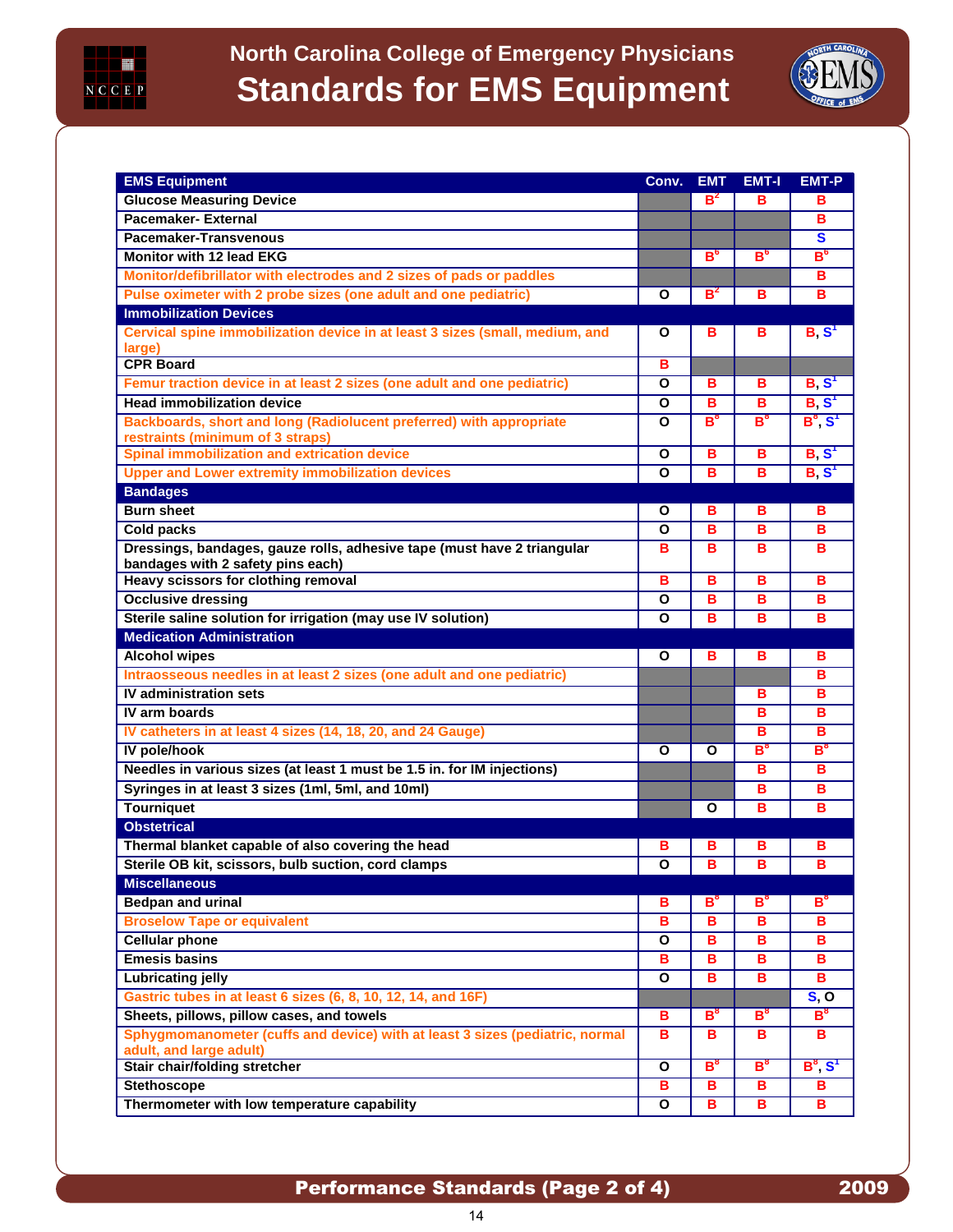

# **North Carolina College of Emergency Physicians Standards for EMS Equipment**



| <b>EMS Equipment</b>                                       | Conv.       | <b>EMT</b> | <b>EMT-I</b>   | <b>EMT-P</b>      |
|------------------------------------------------------------|-------------|------------|----------------|-------------------|
| <b>Triage tags</b>                                         | O           | в          | в              | B, S <sup>1</sup> |
| Wheeled cot with security for patient transport            | в           | $B^8$      | $\mathbf{B}^8$ | $B^8, S^1$        |
| <b>Injury Prevention Equipment</b>                         |             |            |                |                   |
| Appropriate Restraints for Crew and non-patient passengers | в           | в          | в              | в                 |
| <b>Fire Extinguisher</b>                                   | в           | в          | в              | в                 |
| <b>Flashlight with extra batteries</b>                     | в           | в          | в              | в                 |
| Heat and cooling source for ambulance compartment          | ${\bf B^8}$ | $B^8$      | $B^8$          | $B^8$             |
| Thermal blanket or other heat conserving device            | в           | B          | B              | B                 |
| <b>Infection Control</b>                                   |             |            |                |                   |
| Disinfectant hand wash                                     | в           | в          | в              | в                 |
| Disinfectant solution for cleaning equipment               | в           | в          | в              | в                 |
| Disposable biohazard trash bags                            | в           | в          | в              | в                 |
| Eye protection                                             | O           | в          | в              | B                 |
| Gloves, non-sterile                                        | в           | в          | в              | в                 |
| N-95 or HEPA Masks                                         | в           | B          | в              | B                 |
| Jumpsuits/gown                                             | O           | в          | в              | в                 |
| Latex Allergy Kit (If not using latex free equipment)****  | O           | в          | в              | в                 |
| <b>Latex Free Gloves</b>                                   | B           | в          | в              | в                 |
| <b>Masks</b>                                               | в           | в          | в              | в                 |
| <b>Sharps containers (Fixed and Portable)</b>              | O           | в          | в              | в                 |
| <b>Shoe covers</b>                                         | O           | B          | B              | в                 |

#### **Conv. = Convalescent Transport Program, EMT = Emergency Medical Technician, EMT-I = EMT-Intermediate, EMT-P = EMT-Paramedic**

B<sup>1</sup> = Automated External Defibrillators (AED) currently in service may or may not be capable of using pediatric sized pads. As AEDs that are not capable of accepting pediatric pads are retired and replaced, pediatric capable devices should be implemented.

**B 2** = Glucose Measuring Devices and Pulse Oximetry must be available to monitor any patient cared for within an EMT-Basic System. This should be monitored by the EMS System Peer Review Process if not required by the EMS System.

- **B 3** = All EMT-Paramedic Systems must have an airway backup. This can be a any Blind Insertion Airway Device such as the Combitube, King LT, Laryngeal Mask Airway (LMA). It is highly recommended that this airway backup have pediatric sizes. Systems performing Drug Assisted Intubation must also have the ability to perform Surgical Cricothyrotomy. Commercial Cricothyrotomy or Tracheostomy kits that create an airway comparable to a surgical Cricothyrotomy are acceptable.
- B<sup>4</sup> = All EMT-Basic, EMT-Intermediate and Paramedic Systems must at a minimum use Capnometry (Color) to confirm the placement of every BIAD or intubation. EMT-Paramedic systems performing Drug Assisted Intubation must use Capnography (numeric or waveform) to confirm tube placement. Waveform Capnography is recommended for this requirement.
- B<sup>5</sup> = All EMS System at all levels must have a Blind Insertion Airway Device of some type. This could be a Combitube, King LT, or LMA. BIAD devices with pediatric sizes are highly recommended.
- B<sup>6</sup> = It is not required but highly recommended that all EMS Systems at all levels work to have 12 lead ECG capability at the scene of every emergent event.
- B<sup>7</sup> = It is not required but highly recommended that all EMS Systems at all levels work to have waveform Capnography capability at the scene of every emergent event.
- B<sup>8</sup> = Equipment which is considered optional (not mandatory) to non-transport EMS vehicles.

# Performance Standards (Page 3 of 4) 2009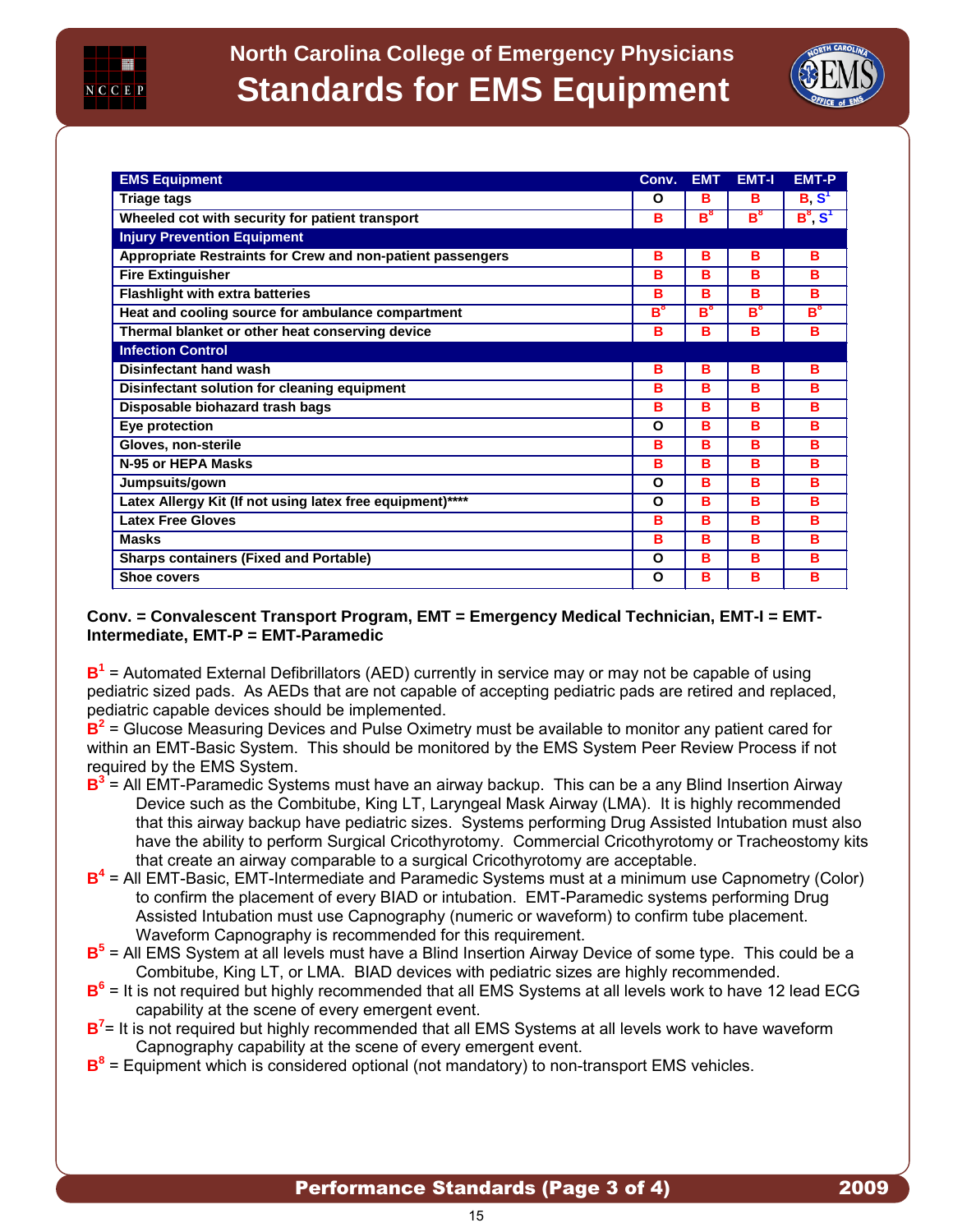



**S<sup>1</sup>**= Specialty Care Transport Programs are not required to maintain this equipment on every response, but the equipment must be available on a case by case basis dependent on the patient care scenario.

**All Specialty Care Transport Programs which are listed in a counties primary 911 response plan or provide backup 911 primary response service, are required to maintain the same level of skills, medications and equipment which the county system maintains.**

**\*For the purposes of this document, a "ventilator" is a ventilation device, which attaches to an endotracheal or tracheostomy tube. It is capable of ventilating by a pressure or volume delivery mechanism. It must have adjustments for respiratory rate, volume/pressure settings, and for assisted or full ventilation. It has the capabilities of PEEP or other pressure based manipulations. A "respirator" is any other device that assists with ventilations during a respiratory/cardiac arrest.**

**\*\*All EMS Systems must carry at a minimum the equipment associated with the EMT Level unless functioning as a convalescent transport service.**

**\*\*All EMS Systems must carry pediatric and adult when size is important. Items that require pediatric sizes are shaded ORANGE.**

**\*\*\*\*A Latex Allergy Kit should be composed of all the necessary personal protection equipment and materials necessary to obtain and maintain IV access.**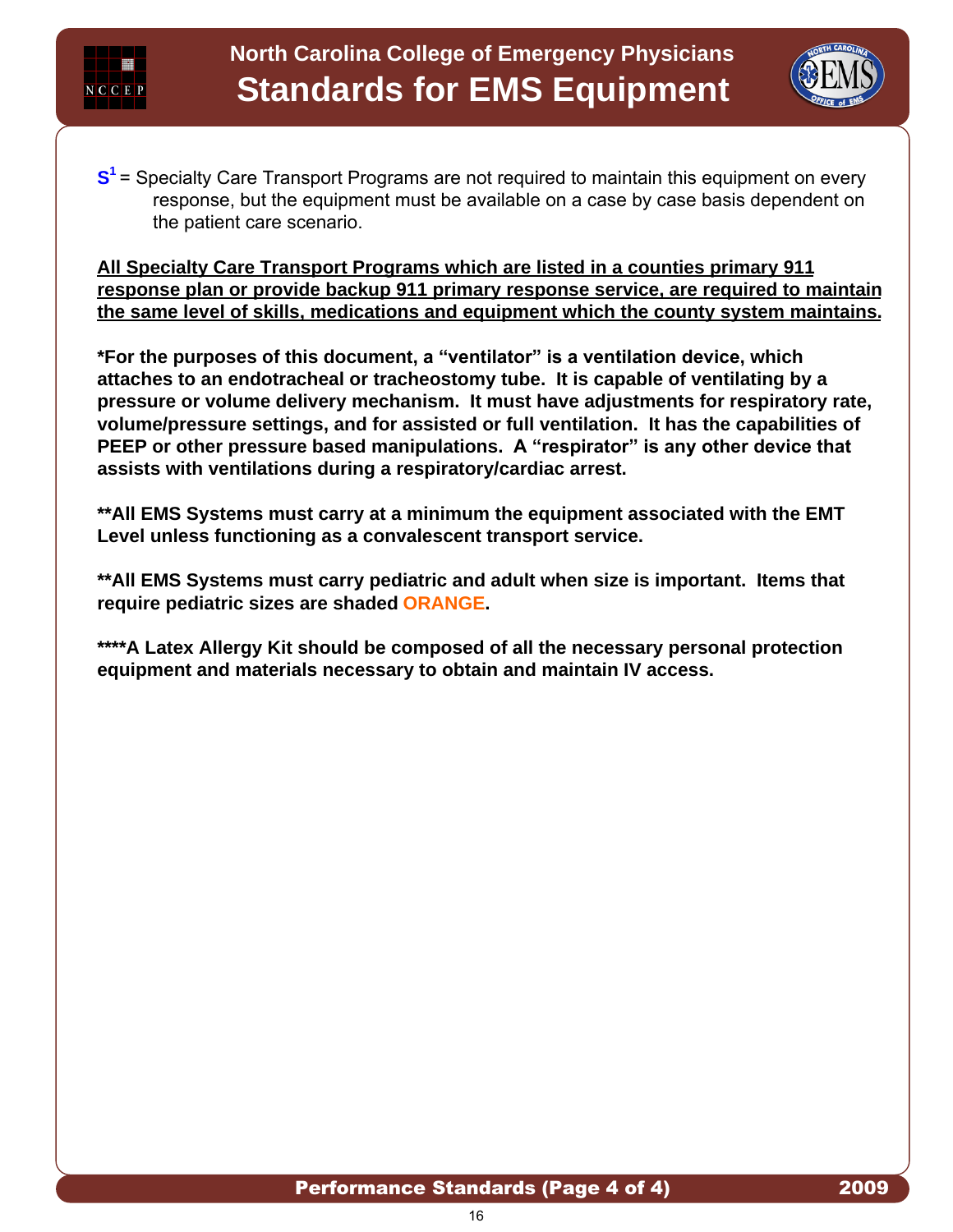<span id="page-18-0"></span>



# Appendix B

- **B. The baseline medications and skills required in all systems and Specialty Care Transport Programs) with EMS personnel credentialed at the specified level.**
- **S. The equipment required in all Specialty Care Transport Programs. All Air Medical Specialty Care Transport Programs and dedicated Neonatal Transport Programs are required to carry and maintain equipment and medications specific to each mission, as defined by medical control and OEMS approved protocols.**
- **O. These medications and skills are optional.**

**This medication list is based on the medications which are used in the NCCEP Protocol documents. This list does not include all of the medications which are approved for use by the NC Medical Board. The NC Medical Board Medication and Skills Formulary can be found online at www.ncems.org/pdf/NCMBApprovedMedSkillsforEMSPersonnel.pdf**

| <b>EMS Medications</b>                            | <b>MR</b>                                              | <b>EMT</b>                                              | <b>EMT-I</b>              | <b>EMT-P</b>            |
|---------------------------------------------------|--------------------------------------------------------|---------------------------------------------------------|---------------------------|-------------------------|
| Acetaminophen                                     | O                                                      | Ο                                                       | $\mathbf{B}^9$            | $\mathsf B^9$           |
| <b>Adenosine</b>                                  |                                                        |                                                         |                           | B                       |
| Beta-agonists (Albuterol, Levalbuterol, etc.)     |                                                        | $B^6$                                                   | в                         | B                       |
| Amiodarone                                        |                                                        |                                                         |                           | $\mathbf{B}^1$          |
| <b>Aspirin</b>                                    |                                                        | $B^6$                                                   | B                         | B                       |
| <b>Atropine</b>                                   | $\overline{\mathsf{o}^\mathsf{\scriptscriptstyle{T}}}$ | $\overline{\mathsf{o}^{\scriptscriptstyle \mathsf{1}}}$ | $\overline{\mathbf{O}}^1$ | B                       |
| Beta Blockers (Metoprolol, etc.)                  |                                                        |                                                         |                           | $\textsf{B}^\textsf{8}$ |
| <b>Calcium Channel Blockers (Diltiazem, etc)</b>  |                                                        |                                                         |                           | $\textbf{B}^\textbf{8}$ |
| Calcium chloride/gluconate                        |                                                        |                                                         |                           | B                       |
| Charcoal                                          |                                                        | Ο                                                       | O                         | O                       |
| <b>Crystalloid solutions (Normal Saline, etc)</b> |                                                        |                                                         | B                         | B                       |
| <b>Diazepam</b>                                   |                                                        |                                                         |                           | $B^2$                   |
| <b>Dilaudid</b>                                   |                                                        |                                                         |                           | $B^9$                   |
| <b>Diphenhydramine</b>                            |                                                        | $\overline{O}^{\overline{6}}$                           | в                         | B                       |
| <b>Dobutamine</b>                                 |                                                        |                                                         |                           | S, O                    |
| Dopamine                                          |                                                        |                                                         |                           | B                       |
| <b>Epinephrine</b>                                | B <sup>5,6</sup>                                       | B <sup>5,6</sup>                                        | в                         | B                       |
| <b>Etomidate</b>                                  |                                                        |                                                         |                           | $\overline{\mathsf{o}}$ |
| Fentanyl                                          |                                                        |                                                         |                           | $\mathsf B^9$           |
| <b>Furosemide</b>                                 |                                                        |                                                         |                           | $\mathbf{o}$            |
| Glucagon                                          |                                                        |                                                         | в                         | в                       |
| <b>Glucose solutions</b>                          |                                                        |                                                         | B                         | B                       |
| Haloperidol                                       |                                                        |                                                         |                           | $\mathbf{o}$            |
| Histamine 2 Blockers (Ranitidine, Cimetidine)     |                                                        |                                                         | O                         | O                       |
| Ipratropium                                       |                                                        |                                                         | O                         | O                       |
| Lidocaine                                         |                                                        |                                                         |                           | $\mathbf{B}^1$          |
| Lorazepam                                         |                                                        |                                                         |                           | $B^2$                   |
| <b>Magnesium sulfate</b>                          |                                                        |                                                         |                           | S, O                    |
| <b>Metoclopromide</b>                             |                                                        |                                                         |                           | $\mathbf{o}$            |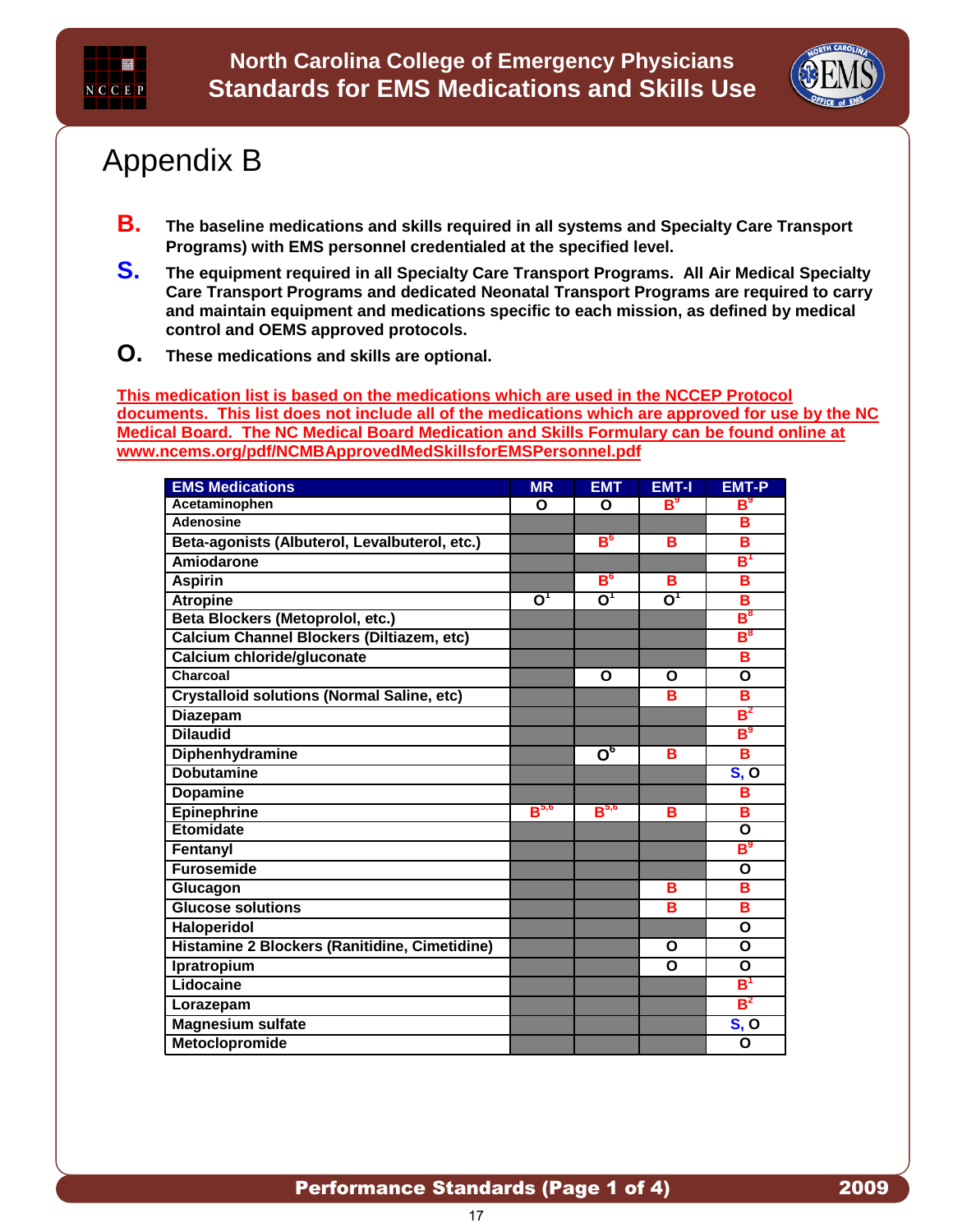



| <b>EMS Medications</b>          | <b>MR</b>                                               | <b>EMT</b>                         | <b>EMT-I</b>              | <b>EMT-P</b>            |
|---------------------------------|---------------------------------------------------------|------------------------------------|---------------------------|-------------------------|
| <b>Methylprednisolone</b>       |                                                         |                                    |                           | S, O                    |
| <b>Midazolam</b>                |                                                         |                                    |                           | $B^2$                   |
| <b>Morphine</b>                 |                                                         |                                    |                           | $\textbf{B}^\textbf{9}$ |
| <b>Naloxone</b>                 |                                                         | $\overline{O}^6$                   | B                         | в                       |
| <b>Nasal Spray Decongestant</b> |                                                         | $\overline{\mathsf{O}}^\mathsf{6}$ | O                         | O                       |
| Nitroglycerin                   |                                                         | $B^{5,6}$                          | в                         | в                       |
| <b>Nitrous Oxide</b>            |                                                         |                                    |                           | $\textbf{B}^\textbf{9}$ |
| Nitroprusside sodium            |                                                         |                                    |                           | S, O                    |
| Non-steroidal anti-inflammatory |                                                         | $\overline{O}^6$                   | $\mathbf{B}^{\mathsf{9}}$ | $\mathsf B^9$           |
| Ondansetron                     |                                                         |                                    |                           | O                       |
| Oxygen                          | в                                                       | в                                  | B                         | в                       |
| <b>Oxytocin</b>                 |                                                         |                                    |                           | S, O                    |
| <b>Potassium chloride</b>       |                                                         |                                    |                           | S, O                    |
| <b>Pralidoxime</b>              | $\overline{\mathsf{o}}^{\scriptscriptstyle{\intercal}}$ | $\overline{\mathsf{O}}^1$          | $\overline{\mathbf{O}^1}$ | $\Omega$                |
| <b>Prednisone</b>               |                                                         |                                    |                           | S, O                    |
| Promethazine                    |                                                         |                                    |                           | O                       |
| Procainamide                    |                                                         |                                    |                           | S, B <sup>1</sup>       |
| Sodium bicarbonate              |                                                         |                                    |                           | в                       |
| Succinylcholine                 |                                                         |                                    |                           | S, O                    |
| Vasopressin                     |                                                         |                                    | O                         | S, O                    |
| Vecuronium                      |                                                         |                                    |                           | O                       |
| Ziprasidone                     |                                                         |                                    |                           | O                       |

# Performance Standards (Page 2 of 4) 2009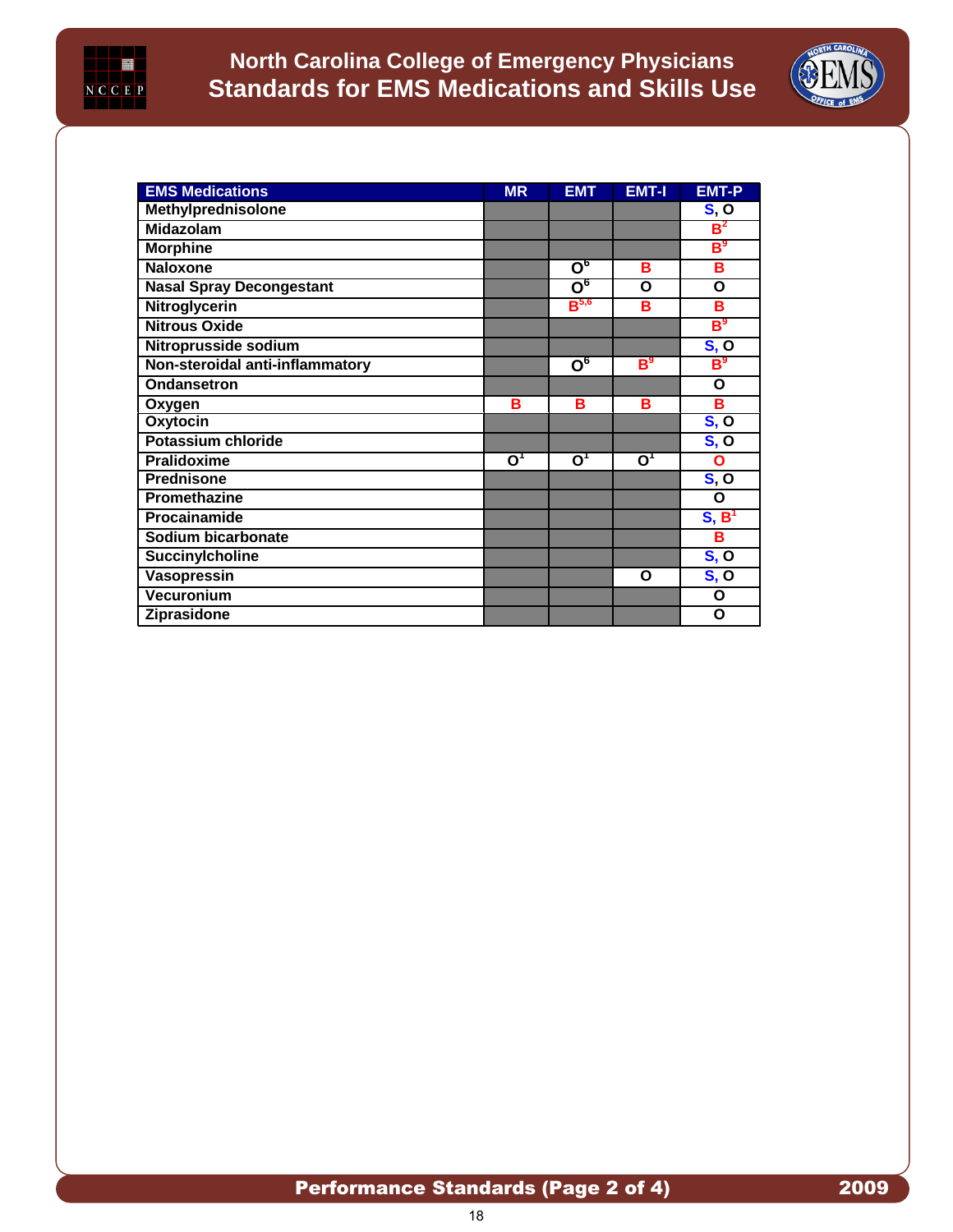<span id="page-20-0"></span>

# **North Carolina College of Emergency Physicians Standards for EMS Medications and Skills Use**



| <b>EMS Skills</b>                                                   | <b>MR</b>               | <b>EMT</b>              | <b>EMT-I</b>            | <b>EMT-P</b>                                      |
|---------------------------------------------------------------------|-------------------------|-------------------------|-------------------------|---------------------------------------------------|
| 1. 12-Lead Electrocardiogram (ECG)                                  |                         | $B$ <sup>10</sup>       | $B^{10}$                | $B^{10}$                                          |
| 2. Airway-BIAD-Combitube                                            |                         | $B^{12}$                | $B^{12}$                | $B^3$                                             |
| 3. Airway-BIAD-King LT                                              |                         | $B^{12}$                | $B^{12}$                | $B^3$                                             |
| 4. Airway-BIAD-Laryngeal Mask Airway (LMA)                          |                         | $B^{12}$                | $B^{12}$                | $B^3$                                             |
| 5. Airway-CPAP                                                      |                         |                         | $\mathbf{o}$            | $\overline{\mathbf{S},\mathbf{O}}$                |
| 6. Airway-Cricothyrotomy-Surgical                                   |                         |                         |                         | $B^3$                                             |
| 7. Airway-Endotracheal Tube Introducer                              |                         |                         | Ο                       | O                                                 |
| 8. Airway-Foreign Body Obstruction                                  | B                       | в                       | $\overline{\mathbf{B}}$ | $\overline{\mathbf{B}}$                           |
| 9. Airway Intubation Confirmation-End-Tidal CO <sub>2</sub> (color) |                         | $\mathsf{B}^4$          | B <sup>4</sup>          | B <sup>4</sup>                                    |
| 10. Airway-Intubation Confirmation-Esophageal Bulb                  |                         | O                       | $\overline{o}$          | $\overline{o}$                                    |
| 11. Airway-Intubation Drug Assisted (RSI)                           |                         |                         |                         | S, O                                              |
| 12. Airway-Intubation Nasotracheal                                  |                         |                         | O                       | $\overline{\mathbf{o}}$                           |
| 13. Airway-Intubation Oral Tracheal                                 |                         |                         | B                       | $\overline{\mathbf{B}}$                           |
| 14. Airway-Nebulizer Inhalation Therapy                             |                         | O                       | O                       | O                                                 |
| 15. Airway-Respirator Operation                                     |                         |                         | O                       | O                                                 |
| <b>16. Airway-Suction Advanced</b>                                  |                         |                         | B                       | B                                                 |
| 17. Airway-Suction Basic                                            |                         | в                       | в                       | B                                                 |
| 18. Airway-Tracheostomy Tube Change                                 |                         |                         | в                       | В                                                 |
| 19. Airway-Ventilator Operation                                     |                         |                         |                         | $\overline{\mathbf{s}}$ , $\overline{\mathbf{o}}$ |
| 20. Arterial Lines-Blood Draw                                       |                         |                         |                         | S, O                                              |
| 21. Arterial Lines-Maintain                                         |                         |                         |                         | S, O                                              |
| 22. Assessment-Adult                                                | B                       | В                       | В                       | B                                                 |
| 23. Assessment-Pain                                                 | B                       | B                       | B                       | В                                                 |
| 24. Assessment-Pediatric                                            | $\overline{\mathbf{B}}$ | $\overline{\mathbf{B}}$ | $\overline{\mathbf{B}}$ | $\overline{\mathbf{B}}$                           |
| 25. Blood Glucose Analysis                                          | $B^{13}$                | $B^{13}$                | B                       | B                                                 |
| 26. Capnography (waveform)                                          |                         | $\mathsf{B}^{11}$       | $B^{11}$                | $B^{11}$                                          |
| 27. Cardiac External Pacing                                         |                         |                         |                         | в                                                 |
| 28. Cardiopulmonary Resuscitation (CPR)                             | в                       | в                       | в                       | в                                                 |
| 29. Cardioversion                                                   |                         |                         |                         | $\overline{B}$                                    |
| 30. Chest Decompression (Needle)                                    |                         |                         |                         | B                                                 |
| 31. Childbirth                                                      |                         | в                       | В                       | B                                                 |
| 32. CNS Catheter-Epidural Catheter Maintenance                      |                         |                         |                         | $\overline{\mathbf{S},\mathbf{O}}$                |
| 33. CNS Catheter-Ventricular Catheter Maintenance                   |                         |                         |                         | S, O                                              |
| 34. Decontamination                                                 | в                       | в                       | в                       | в                                                 |
| 35. Defibrillation-Automated                                        | $\overline{\mathbf{B}}$ | B                       | B                       | $\mathbf{o}$                                      |
| 36. Defibrillation-Manual                                           |                         |                         |                         | В                                                 |
| 37. Gastric Tube Insertion                                          |                         |                         |                         | S, O                                              |
| 38. Injections-SQ and IM                                            |                         |                         | в                       | В                                                 |
| 39. Orthostatic Blood Pressure                                      | O                       | O                       | B                       | В                                                 |
| <b>40. Pulse Oximetry</b>                                           | $B^{13}$                | $B^{13}$                | B                       | в                                                 |
| <b>41. Reperfusion Checklist</b>                                    | в                       | в                       | B                       | $B^7$                                             |
| <b>42. Restraints Physical</b>                                      |                         | в                       | в                       | В                                                 |
| 43. Spinal Immobilization                                           | в                       | $\overline{\mathbf{B}}$ | В                       | B                                                 |
| 44. Splinting                                                       | B                       | В                       | В                       | В                                                 |
| 45. Stroke Screen                                                   | B                       | B                       | B                       | $B^7$                                             |
| 46. Temperature Measurement                                         | O                       | O                       | в                       | В                                                 |
| 47. Urinary Catheterization                                         |                         |                         |                         | S, O                                              |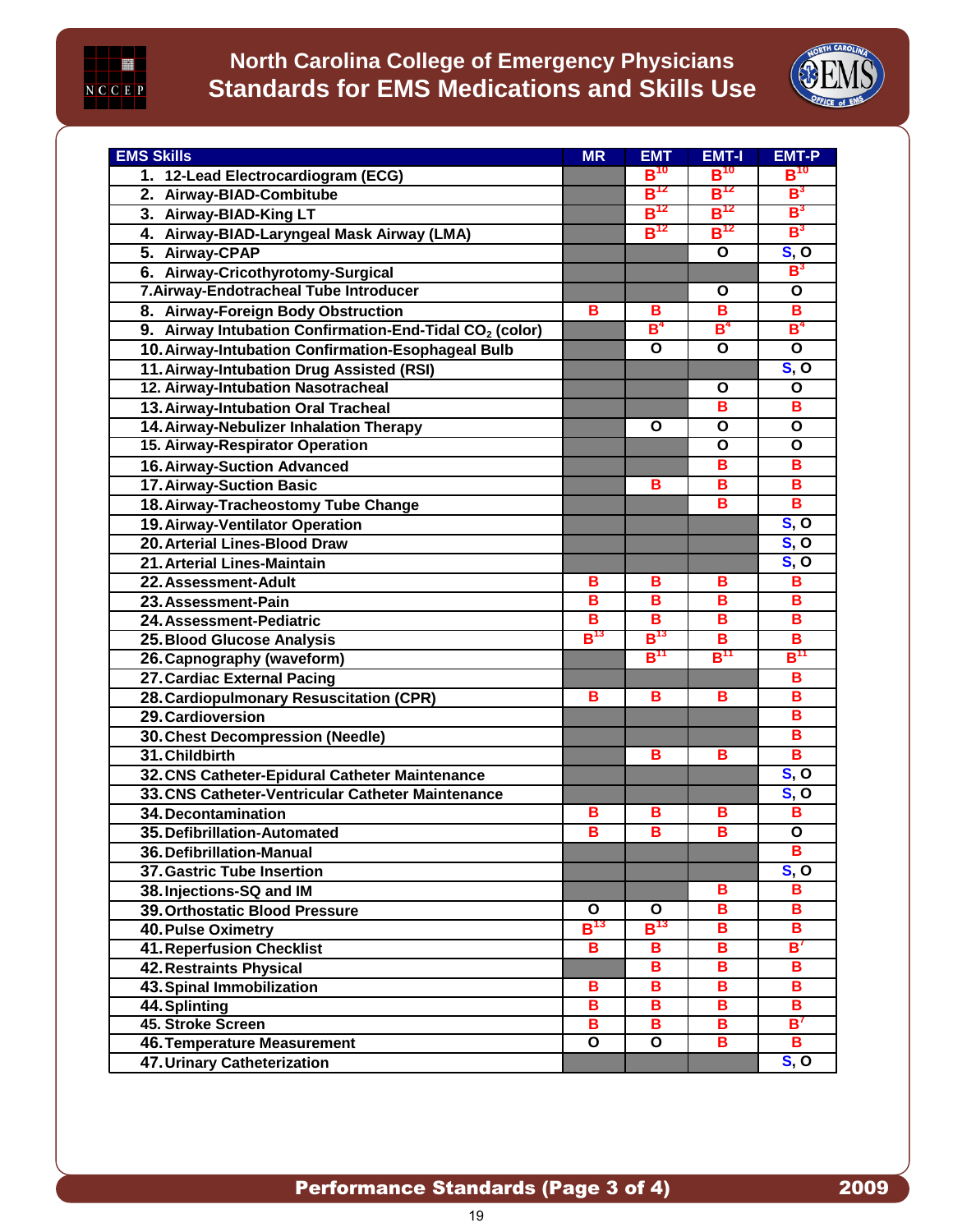

# **North Carolina College of Emergency Physicians Standards for EMS Medications and Skills Use**



| <b>EMS Skills</b>                                | <b>MR</b> | <b>EMT</b> | <b>EMT-I</b> | <b>EMT-P</b> |
|--------------------------------------------------|-----------|------------|--------------|--------------|
| 48. Venous Access-Blood Draw                     |           |            |              | O            |
| 49. Venous Access-Central Line Maintenance       |           |            |              | S, O         |
| 50. Venous Access-Existing catheters             |           |            |              | в            |
| 51. Venous Access-External Jugular Access        |           |            | в            | в            |
| 52. Venous Access-Extremity                      |           |            | в            | в            |
| 53. Venous Access-Femoral Line                   |           |            |              | S, O         |
| 54. Venous Access-Intraosseous                   |           |            |              | в            |
| 55. Venous Access-Swan-Ganz Catheter Maintenance |           |            |              | S, O         |
| 56. Wound Care-General                           | в         | в          | в            | в            |
| 57. Wound Care-Hemostatic Agent                  | в         | в          | в            | в            |
| 58. Wound Care-Taser Probe Removal               | в         | в          | в            | в            |
| 59. Wound Care-Tourniquet                        | в         | в          | в            | в            |

B<sup>1</sup> = All EMT-Paramedic systems must carry some form of anti-arrhythmic agent. This must either be amiodarone, lidocaine, or procainamide.

- B<sup>2</sup> = All EMT-Paramedic systems must carry some form of injectable benzodiazepine.
- **B 3** = All EMT-Paramedic Systems must have an airway backup. This can be a Combitube, Laryngeal Mask Airway (LMA) or Surgical Cricothyrotomy. Systems performing Rapid Sequence Induction must have the ability to perform Surgical Cricothyrotomy. Commercial Cricothyrotomy or Tracheostomy kits that create an airway comparable to a surgical Cricothyrotomy are acceptable.
- B<sup>4</sup> = All EMT-Intermediate and Paramedic Systems must use either Capnometry (Color) or waveform Capnography to confirm every intubation and invasive airway. EMT-Paramedic systems performing Rapid Sequence Induction must use waveform Capnography to confirm tube placement.
- **B**<sup>5</sup> = Epinephrine in EMT systems may be used in Anaphylaxis only.
- **B 6** and **O 6** = All EMT systems may use Epinephrine**,** Albuterol**,** Nitroglycerine, Naloxone, Aspirin, and over the counter medications if they function under medical direction.
- B<sup>7</sup> = Stroke Screen and Reperfusion Screens are not required for interfacility transports associated with Neonatal Specialty Care Transport Services.
- **B 8** = EMT-Paramedic systems must carry either a Calcium Channel Blocker or Beta- Blocker.
- B<sup>9</sup> = EMT-Paramedic systems must carry 2 forms of analgesia. This may be a narcotic, and either an NSAID (Ibuprofen, ketorolac, etc.), acetaminophen, or Nitrous Oxide.
- B<sup>10</sup>= It is not required but highly recommended that all EMS Systems at all levels work to have 12 lead ECG capability at the scene of every emergent event.
- B<sup>11</sup> = It is not required but highly recommended that all EMS Systems at all levels work to have waveform Capnography capability at the scene of every emergent event.
- B<sup>12</sup> = All EMS Systems at all levels must carry some version of a Blind Insertion Airway Device. This may be either the Combitube, King LT, or LMA device. It is recommended that at BIAD with pediatric sizes be used. EMT=Basic Systems must fall under medical direction to use BIADs.
- B<sup>13</sup> = Glucose Measuring Devices and Pulse Oximetry must be available to monitor any patient cared for within an EMT-Basic System.

**O <sup>1</sup>**= All EMS personnel, public safety personnel, and first responders may self-administer or administer to a patient, by protocol and under medical direction, Nerve Agent Kits containing Atropine and Pralidoxime through an auto-injector system. EMT-Intermediates may administer immunization injections as a component of a domestic terrorism plan.

#### **All Specialty Care Transport Programs which are listed in a counties primary 911 response plan or provide backup 911 primary response service, are required to maintain the same level of skills, medications and equipment which the county system maintains.**

**\*For the purposes of this document, a "ventilator" is a ventilation device, which attaches to an endotracheal or tracheostomy tube. It is capable of ventilating by a pressure or volume delivery mechanism. It must have adjustments for respiratory rate, volume/pressure settings, and for assisted or full ventilation. It has the capabilities of PEEP or other pressure based manipulations. A "respirator" is any other device, which assists with ventilations during a respiratory/cardiac arrest.**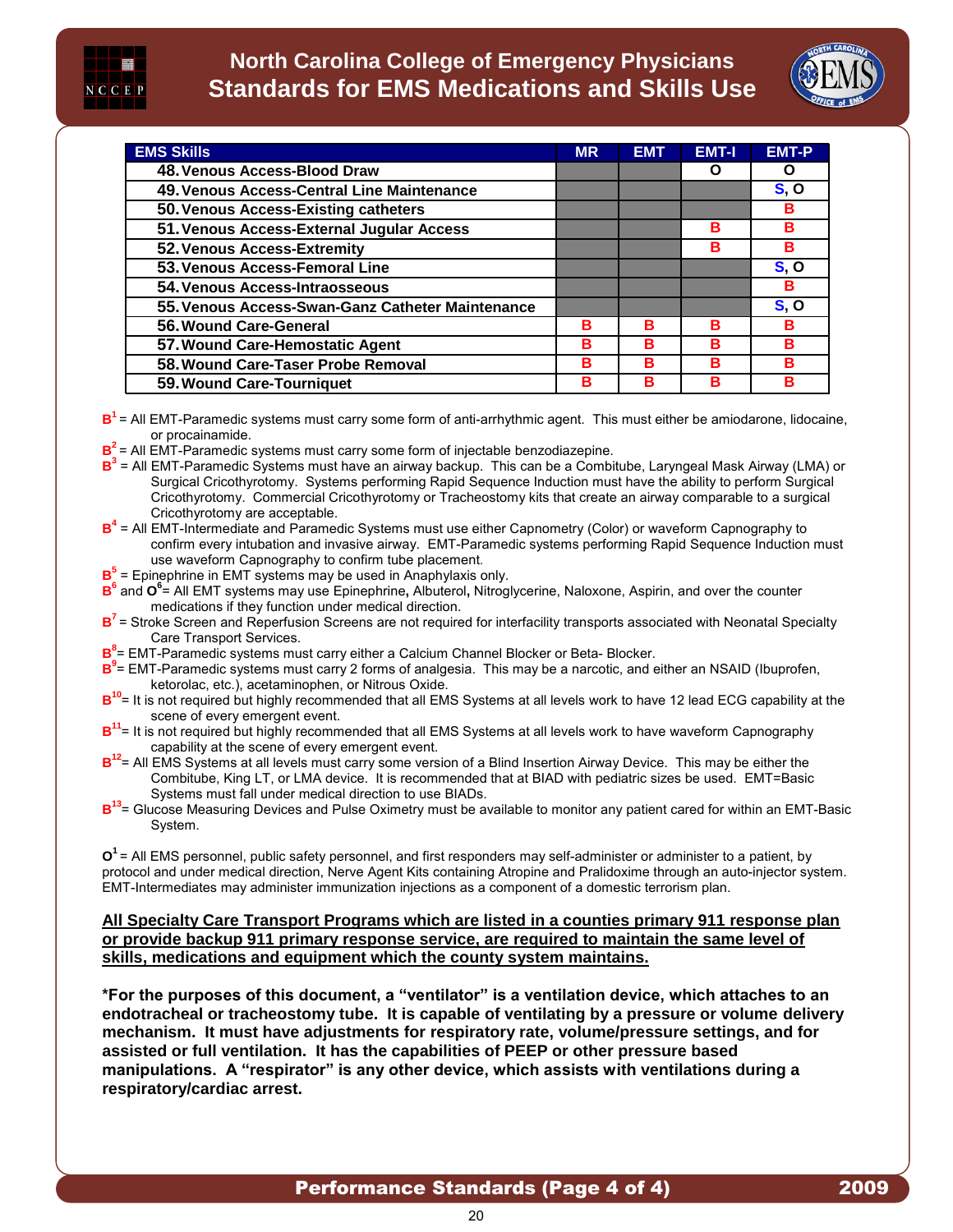# <span id="page-22-0"></span>**Appendix C**

# **Hospital Contact Information**

### **TRAUMA CENTERS (Note: all phone numbers listed are for initiating transfer process)**

#### **Level I**

Carolinas Medical Center, Charlotte, NC - (704) 512-7878 Duke University Medical Center, Durham NC – 1-800-524-5433 Pitt County Memorial Hospital, Greenville, NC – 1-800-816-7264 UNC Hospitals, Chapel Hill, NC – 1-800-862-6264 Wake Forest University Baptist Medical Center, Winston-Salem, NC - 1-800-277-7654 WakeMed Health and Hospitals, Raleigh, NC – 1-800-982-2217

### **Level II**

Memorial Mission Hospital and Asheville Surgery Center, Asheville, NC – (828) 213-0046 Moses H. Cone Health System, Greensboro, NC – (336) 832-5800 or 5801 New Hanover Regional Medical Center, Wilmington, NC – 1-866-282-5465

#### **Level III**

Carolinas Medical Center – NorthEast, Concord, NC -1-866-333-6362 or (704) 403-4400 Cleveland Regional Medical Center, Shelby, NC – (980) 487-7624 High Point Regional Health System, High Point, NC – (336) 878-6000, ext. 6730

### **BURN CENTERS**

UNC Hospitals – Chapel Hill, NC - 1-800-862-6264 Wake Forest University Baptist Medical Center – Winston-Salem, NC -1-800-277-7654

### **HOSPITALS WITH PICUs**

Cape Fear Valley Medical Center – Fayetteville, NC - (910) 615-8090 Carolinas Medical Center – Charlotte, NC - (704) 381-6100 Carolinas Medical Center – Northeast – Concord, NC - 1-866-333-6362 or (704) 403-4400 Duke University Medical Center – Durham, NC - 1-800-524-5433 Memorial Mission Hospital – Asheville, NC - (828) 213-0046 Moses Cone Health System – Greensboro, NC - (336) 832-5800 or 5801 New Hanover Regional Medical Center – Wilmington, NC - 1-866-282-5465 Pitt Memorial Hospital – Greenville, NC - 1-800-816-7264 Presbyterian Healthcare – Charlotte, NC – (704) 316-5437 (pediatric ED); (704) 356-0477 (hospitalist service pager); or (704) 356-5096 (pediatric intensivist pager) University of North Carolina Hospitals – Chapel Hill, NC - 1-800-862-6264 Wake Forest University Baptist Medical Center – Winston-Salem, NC - 1-800-277-7654 WakeMed – Raleigh, NC - 1-800-982-2217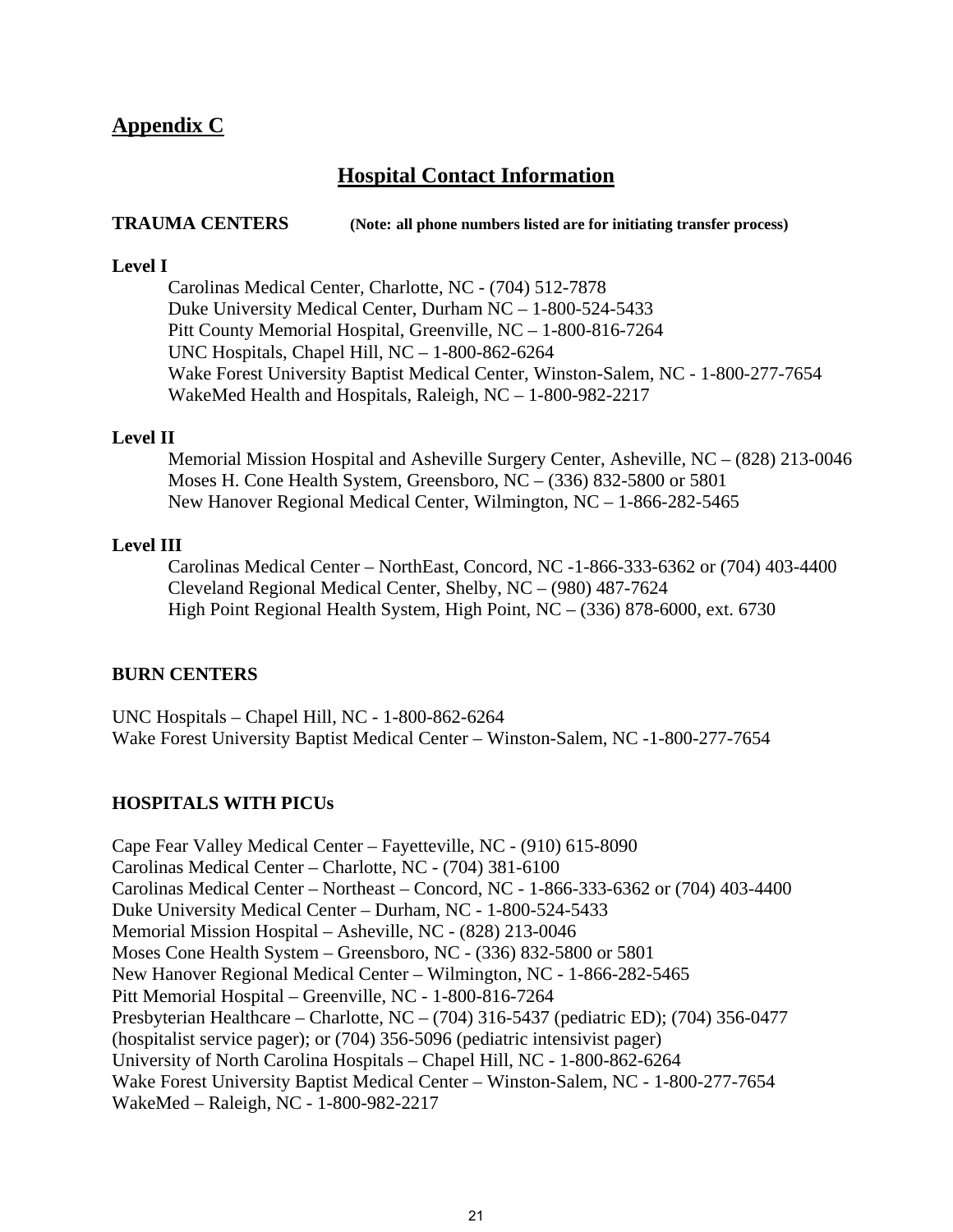# **Appendix D**

# **Specialty Care Transport Services by Region**

<span id="page-23-0"></span>**Eastern Region** (Note: all numbers listed are for arranging for transport)

Eastcare – Greenville Ph: 1-800-672-7828 (central communication center) Pitt EMS System

New Hanover Regional EMS (Vitalink & Airlink) Ph: 1-800-282-5465 New Hanover EMS System

# **Central Region**

 Cape Fear Valley Medical Center (Life Link) - Fayetteville Ph: (910) 615-8090 Cumberland EMS System

Carelink Mobile Critical Care Moses Cone Health System – Greensboro Ph: 1-800-898-7828 Guilford EMS System

 Duke Life Flight – Durham (ground, neonatal, and air) Ph: 1-800-362-5433 Durham EMS System

FirstHealth Regional EMS System – Pinehurst (ground, neonatal) Ph: 1-800-543-3672 Moore EMS System

 High Point Regional Health System - High Point Ph: (336) 878-6115 Guilford EMS System

 Wake Forest University Baptist Medical Center AirCare - Winston-Salem (ground, neonatal, and air) Ph: 1-800-336-6224 (AirCare Dispatch) or 1-800-277-7654 (Physician's Access Line) Forsyth EMS System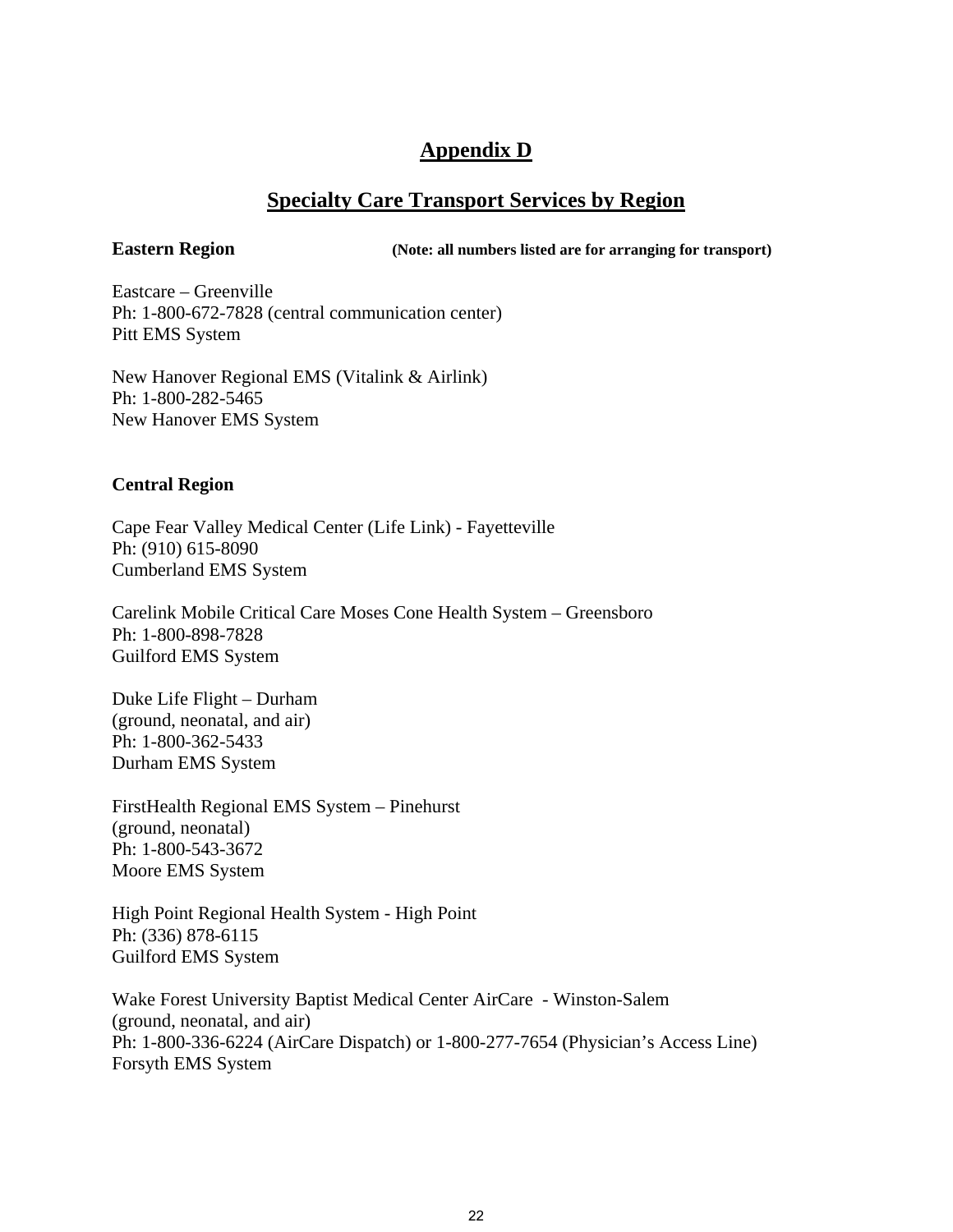### **Specialty Care Transport Services Con't**

Rex Hospital Transport – Raleigh Ph: 1-888-784-4579 or (919) 784-4788 Wake EMS System

 Southeastern Regional Medical Center – Lumberton (to be active late July 2009) Ph: (910) 674-8480 or (910) 671-5000 and ask for ER charge nurse Robeson EMS System

 Surry County EMS - Mount Airy Ph: (336) 374-3000 Surry EMS System

Novant Health Critical Care Transport - Winston-Salem base (adult patients only) 1-800-949-2066 Forsyth County EMS System

WakeMed Mobile Care Services- Raleigh (ground and air) Ph: 1-800-982-2217 Wake County EMS System

UNC Carolina Air Care- Chapel Hill (ground and air) Ph: 1-866-832-6862 or (919) 966-2944 Orange County EMS System and Cumberland EMS System

### **Western Region**

Burke County EMS Critical Care Ph: (828) 437-1170 Burke County EMS System

Carolinas Medical Center Medcenter AIR (ground and air) Ph: 1-800-421-9195 Mecklenburg EMS System

Carolinas Medical Center-Northeast Ph: 1-866-333-6362 or (704) 403-4400 Cabarrus EMS System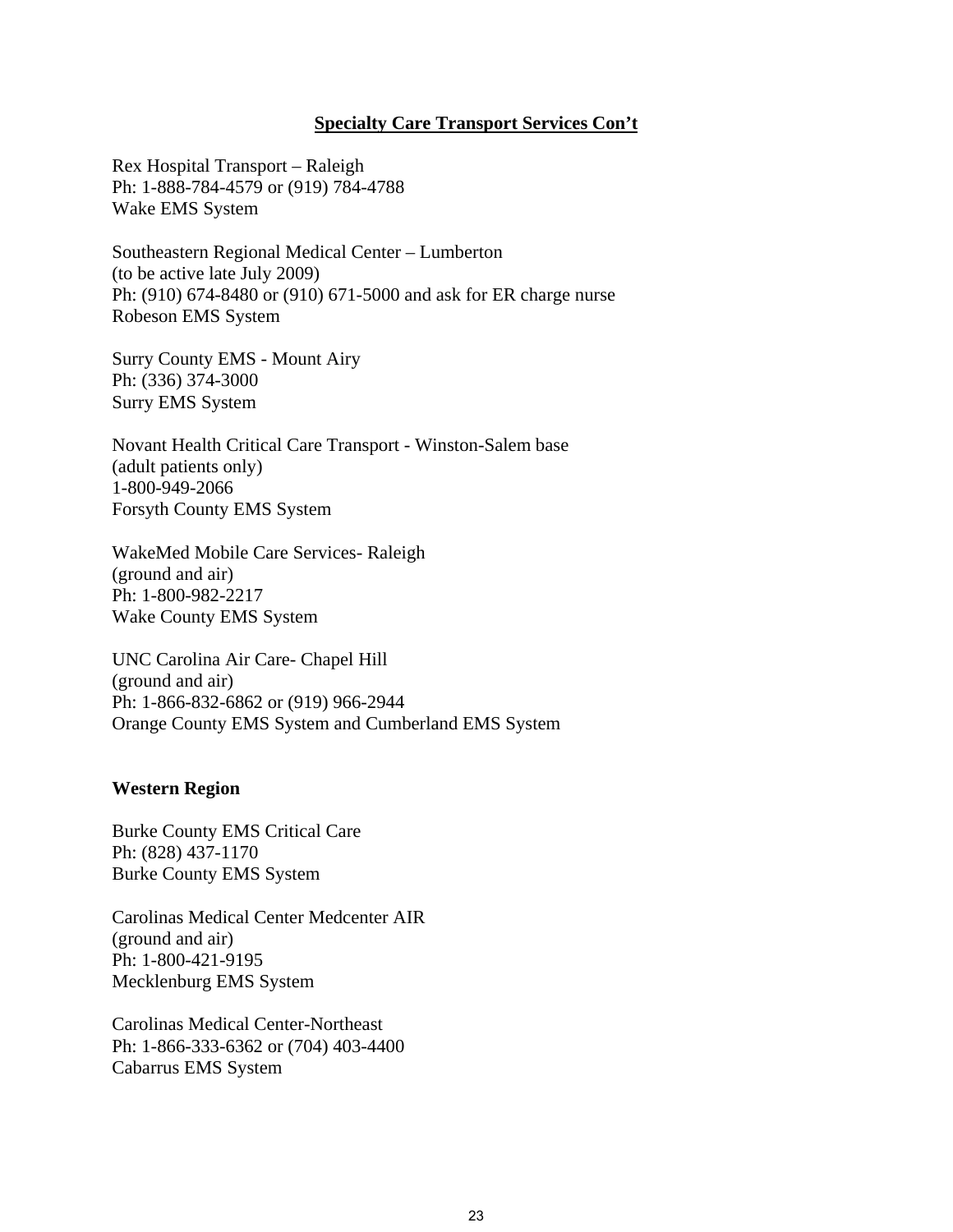# **Specialty Care Transport Services Con't**

Catawba County EMS Ph: (828) 465-8473 Catawba County EMS System

Mission Hospitals-Buncombe Ph: (828) 213-0046 Buncombe EMS System

Novant Health Critical Care Transport (includes pediatric and neonatal) Ph: 1-800-949-2066 Mecklenburg EMS System

Wilkes County EMS Ph: (dispatched through 911) Wilkes County EMS System